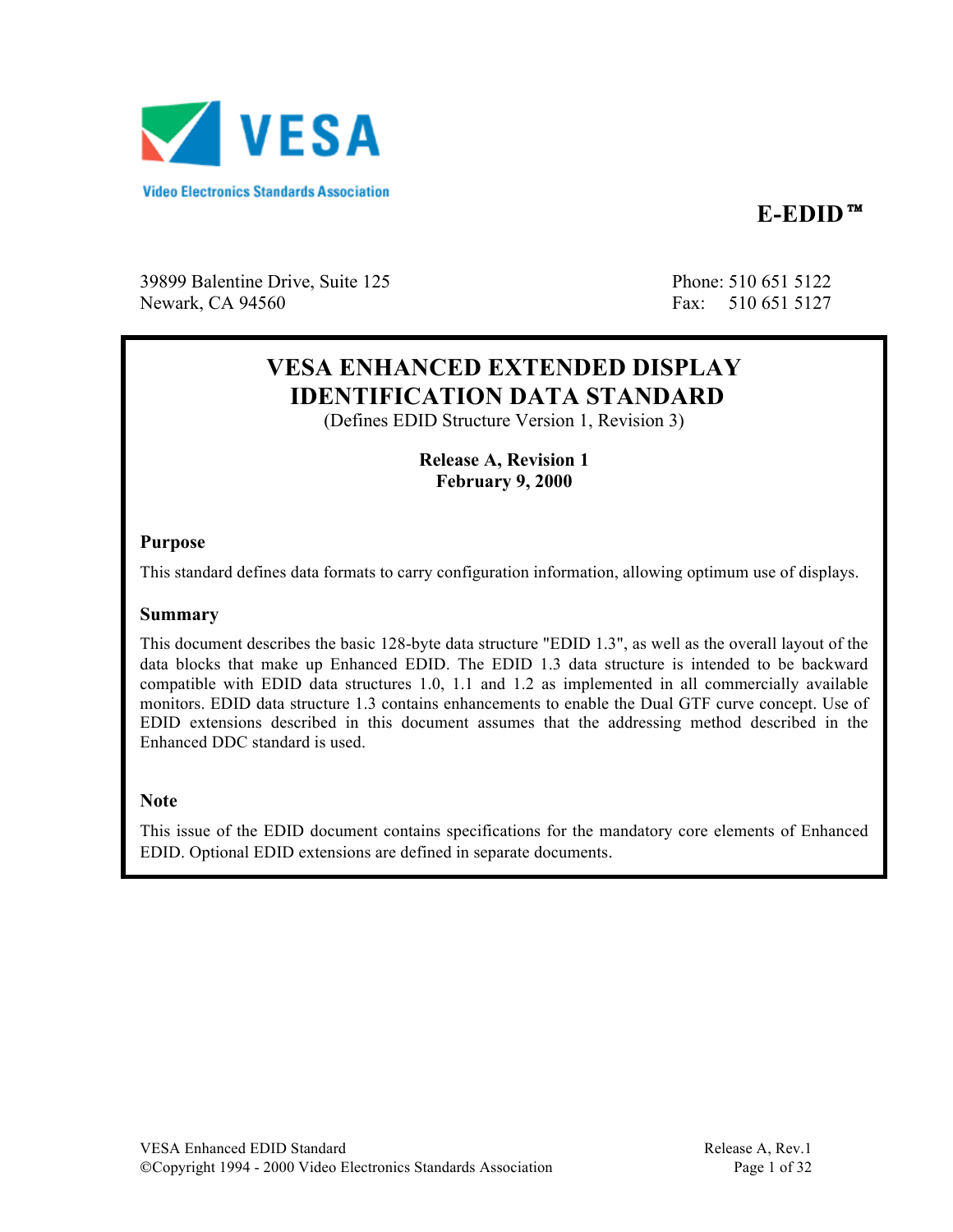# **Preface**

## **Intellectual Property**

Copyright © 1994 - 2000 Video Electronics Standards Association. All rights reserved.

While every precaution has been taken in the preparation of this standard, the Video Electronics Standards Association and its contributors assume no responsibility for errors or omissions, and make no warranties, expressed or implied, of functionality or suitability for any purpose.

# **Trademarks**

All trademarks used within this document are the property of their respective owners. VESA, DDC, DPMS, EDID, EVC, P&D and VDIF are trademarks of the Video Electronics Standard Association.  $I<sup>2</sup>C$  is a trademark owned by Philips.

# **Patents**

VESA proposals and standards are adopted by the Video Electronics Standards Association without regard as to whether their adoption may involve any patents or articles, materials, or processes. Such adoption does not assume any liability to any patent owner, nor does it assume any obligation whatsoever to parties adopting the proposals or standards documents.

# **Support for this Standard**

Clarifications and application notes to support this standard may be written. To obtain the latest standard and any support documentation, contact VESA.

If you have a product, which incorporates EDID, you should ask the company that manufactured your product for assistance. If you are a manufacturer, VESA can assist you with any clarification you may require. All comments or reported errors should be submitted in writing to VESA using one of the following methods.

- Fax : 510 651 5127, *direct this note to Technical Support at VESA*
- e-mail:  $support@vesa.org$
- mail: Technical Support Video Electronics Standards Association 39899 Balentine Drive, Suite 125 Newark, CA 94560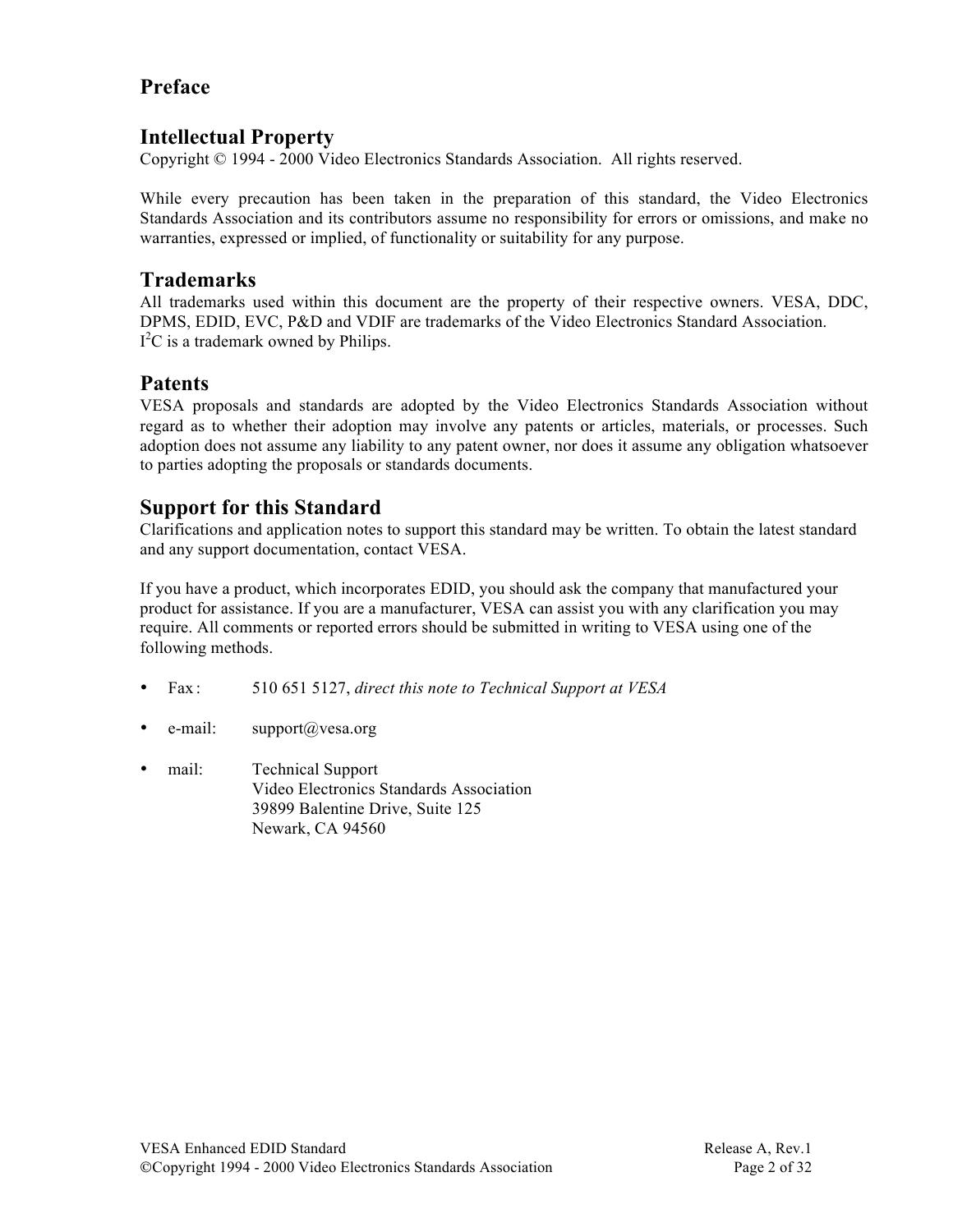# **Revision History**

#### **Release A September 2, 1999**

Initial release of the standard. The body of the standard is derived from the Extended Display Identification Standard Version 3.0

#### **Release A Revision 1 February 9, 2000**

Consolidate requirements of detailed timing section in section 3.10

Section 3.4 - removed restriction of 00h, 00h, 00h, 00h value for serial number field

Table 3.11 - added note to reference preferred timing mode bit requirements

Table 3.15 - added note for 1:1 aspect ratio in earlier EDID definitions

Table 3.16 – corrected order of bits in Vertical Sync format description

Table 3.17 - added definition for stereo flag bits values of  $0.0$ , x

Table 3.20 - added clarification to round up Max pixel; clock value

## **Acknowledgments**

This document would not have been possible without the efforts of the VESA Display Committee. In particular, the following individuals and their companies contributed significant time and knowledge to this edition, and/or previous editions of the EDID document.

| Anders Frisk          | Nokia            | Jack Hosek            | NEC.       |
|-----------------------|------------------|-----------------------|------------|
| <b>Bob Myers</b>      | HP               | <b>Richard Atanus</b> | NEC.       |
|                       |                  |                       |            |
| Don Panell            |                  | Joe Goodart           | Dell       |
| Hans van der Ven      | Panasonic        | <b>Bill Milford</b>   | 3dfx       |
| Geoff Gould           | Intel            | Ian Miller            | <b>IBM</b> |
| <b>Rick Stoneking</b> | Microchip        | Shaun Kerigan         | <b>IBM</b> |
| Glenn Adler           | <b>Philips</b>   | Ed Anwyl              | <b>IBM</b> |
| <b>Chuck Scott</b>    | Microsoft        | Anthony Cianfarano    | Mitsubishi |
| Alain d'Hautecourt    | Viewsonic        | Ton Wang              | Hitachi    |
| Warren Whaley         | Canon            | John Matsumoto        | Toshiba    |
| Drew Loucks           | Elo Touchsystems |                       |            |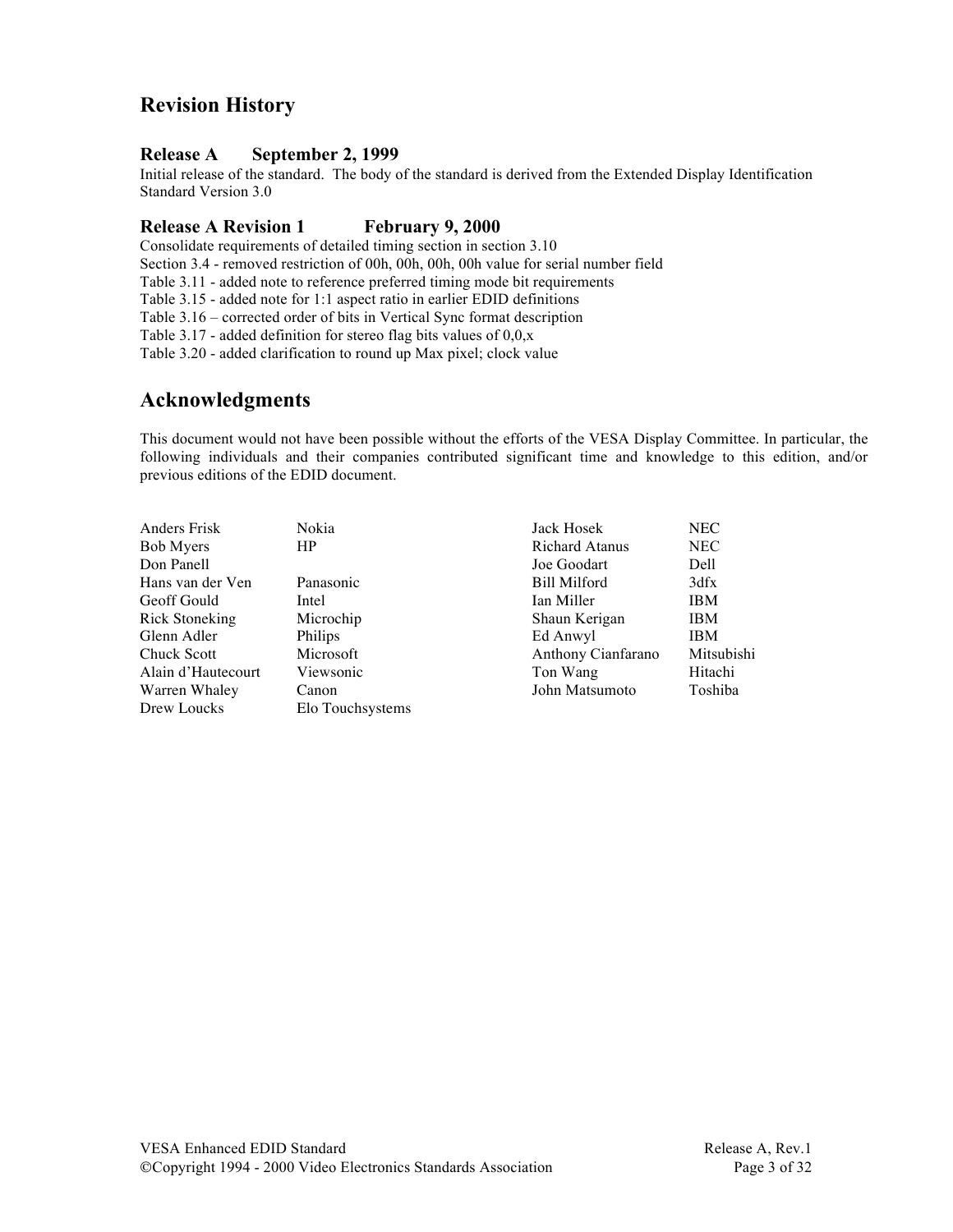# **Table of Contents**

| 1.         |                                                                       |  |
|------------|-----------------------------------------------------------------------|--|
| 1.1        |                                                                       |  |
| 1.2        |                                                                       |  |
| 1.3        |                                                                       |  |
| 1.4        |                                                                       |  |
| 2.         |                                                                       |  |
| 2.1        |                                                                       |  |
|            | 2.1.1                                                                 |  |
|            | 2.1.2                                                                 |  |
|            | 2.1.3                                                                 |  |
|            | 2.1.4                                                                 |  |
|            | 2.1.5                                                                 |  |
| 2.2        | 2.2.1                                                                 |  |
|            |                                                                       |  |
| 3.         | EXTENDED DISPLAY IDENTIFICATION DATA (EDID) STRUCTURE VER. 1 REV. 3 9 |  |
| 3.1        |                                                                       |  |
| 3.2        |                                                                       |  |
| 3.3<br>3.4 |                                                                       |  |
| 3.5        |                                                                       |  |
| 3.6        |                                                                       |  |
| 3.7        |                                                                       |  |
| 3.8        |                                                                       |  |
|            | 3.8.1                                                                 |  |
| 3.9        |                                                                       |  |
|            | 3.9.1                                                                 |  |
| 3.10       |                                                                       |  |
|            | 3.10.1                                                                |  |
|            | 3.10.2                                                                |  |
|            | 3.10.3                                                                |  |
| 3.11       |                                                                       |  |
| 3.12       |                                                                       |  |
| 4.         |                                                                       |  |
| 5.         |                                                                       |  |
| 6.         |                                                                       |  |
| 6.1        |                                                                       |  |
| 6.2        |                                                                       |  |
| 7.         |                                                                       |  |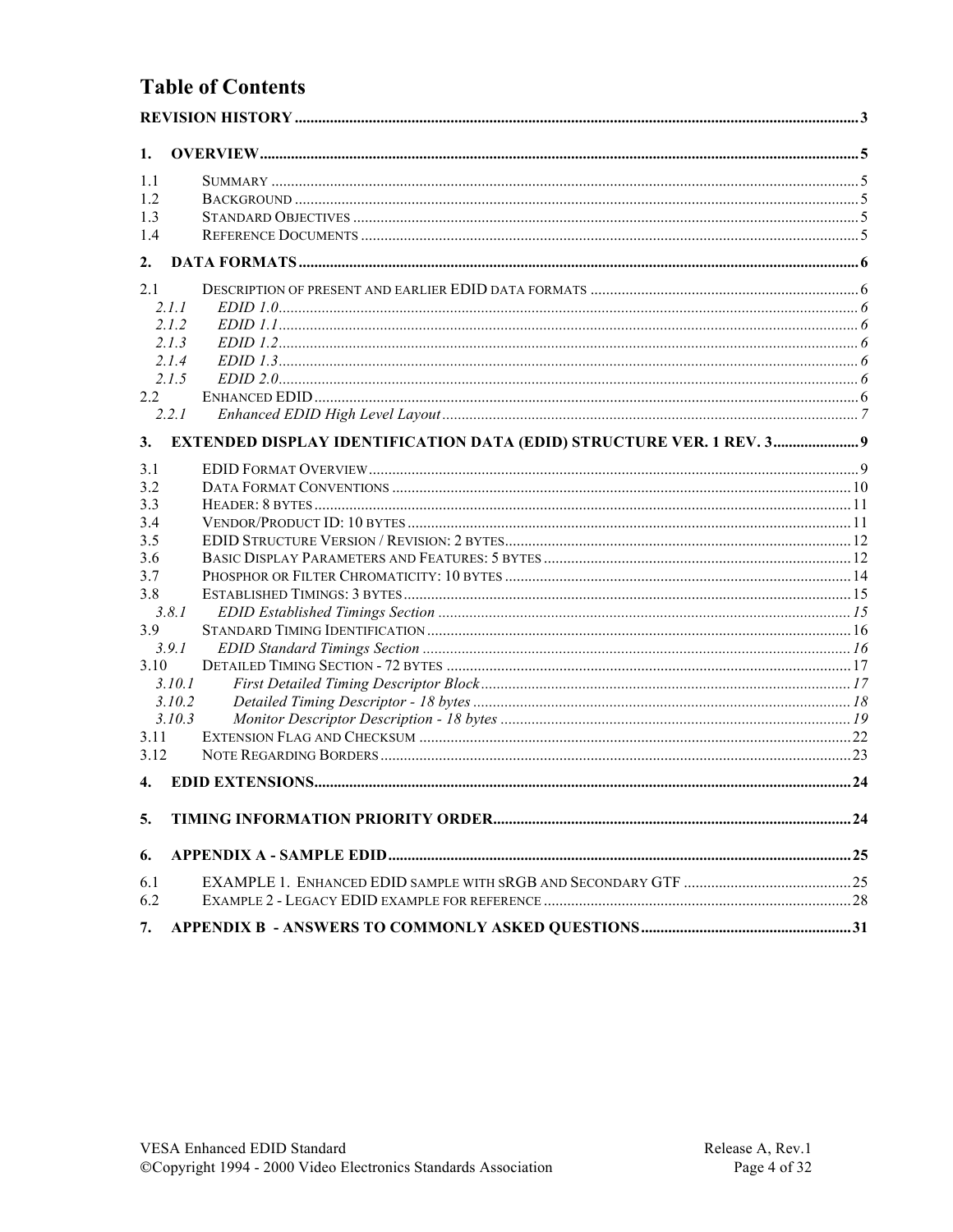# **1. OVERVIEW**

#### *1.1 Summary*

The Extended Display Identification Data (EDID) described in this document, is a data structure, with optional variants, to allow the display to inform the host about its identity and capabilities. The EDID data structure is independent of the communication protocol used between the monitor and host.

Enhanced EDID defines a basic data structure of 128 bytes that all compliant monitors must supply, as well as the rules for how extensions can be added to the basic structure.

Enhanced EDID family of documents:

- 1 Enhanced EDID Standard (Basic 128-byte data structure. Rules for how EDID extensions are mapped.)
- 2 Optional EDID Extension Standards (Data structure for additional data contained in EDID extensions.)
- 2.1 EDID Structure 2 Extension
- 2.2 Flat Panel Timings Extension
- 2.3 Color transfer function Extension
- 2.4 …future extension structures not yet defined

#### *1.2 Background*

Enhanced EDID was created to clarify how EDID Extensions shall be used in order to handle identification of future monitor capabilities, while maintaining a basic level of compatibility that can be used to uniquely identify the monitor. Enhanced EDID is intended to supersede all previous versions of EDID.

#### *1.3 Standard Objectives*

The EDID Standard was developed by VESA to meet, exceed and/or complement certain criteria. These criteria are set forth as Standard Objectives as follows:

- Support Microsoft® Plug and Play definition<br>• Provide information in a compact format to all
- Provide information in a compact format to allow the graphics subsystem to be configured based on the capabilities of the attached display

#### *1.4 Reference Documents*

**Note:** Versions identified here are current, but users of this standard are advised to ensure they have the latest versions of referenced standards and documents.

- VESA Enhanced Display Data Channel Standard E-DDC, Version 1, September 2, 1999
- VESA Plug & Display Standard P&D, Version 1, June 11, 1997
- VESA Video BIOS Extensions for Display Data Channel Standard VBE/DDC, Version 1.1, Nov. 18, 1999
- VESA Video Image Area Definition Standard VIAD, Revision 1.0, August 12, 1993
- VESA Generalized Timing Formula Standard GTF, Version 1.0, December 18, 1996
- Microsoft/Intel Plug and Play ISA Specification, Version 1.0, May 28, 1993.
- Microsoft/Intel Plug and Play Errata and Clarification Document, December 10, 1993.
- IBM Personal System/2 Hardware Interface Technical Reference Common Interfaces Video Subsystem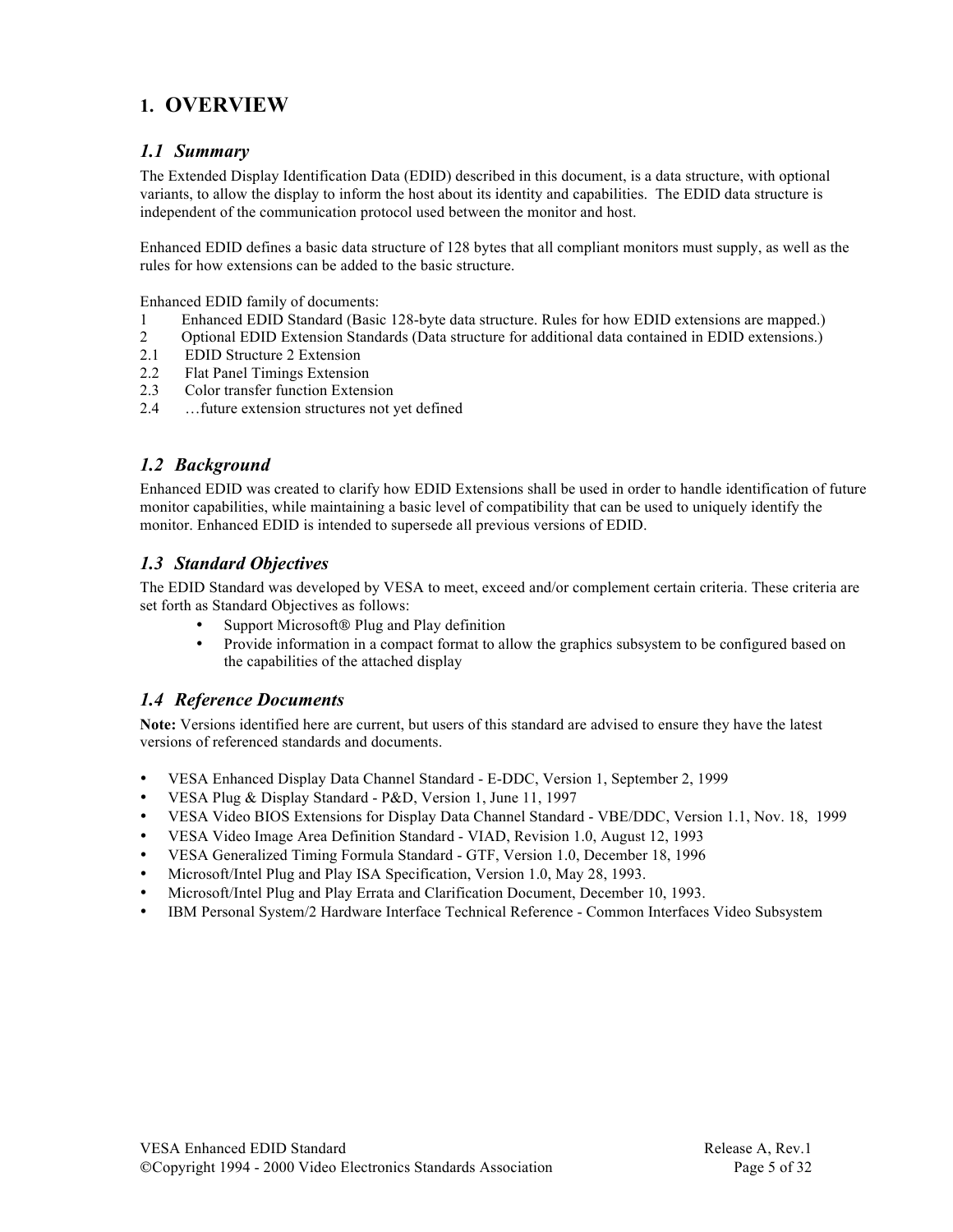# **2. DATA FORMATS**

#### *2.1 Description of present and earlier EDID data formats*

### **2.1.1 EDID 1.0**

EDID structure 1.0 was the original 128-byte data format introduced in the DDC Standard Version 1.0 Revision 0 issued in August 1994. EDID 1.0 shall not be used in new monitor designs released after January 1, 2000.

#### **2.1.2 EDID 1.1**

EDID structure 1.1 added definitions for monitor descriptors as an alternate use of the space originally reserved for detailed timings, as well as definitions for previously unused fields. Structure 1.1 was introduced in the EDID Standard Version 2 Revision 0 issued in April 1996. EDID 1.1 shall not be used in new monitor designs released after January 1, 2000.

### **2.1.3 EDID 1.2**

EDID structure 1.2 added definitions to existing data fields. Structure 1.2 was introduced in EDID Standard Version 3. EDID 1.2 is not recommended in new monitor designs released after January 1, 2000.

### **2.1.4 EDID 1.3**

EDID structure 1.3 is introduced for the first time in this document and adds definitions for secondary GTF curve coefficients. EDID 1.3 is based on the same core as all other EDID 1.x structures. EDID 1.3 is intended to be the new baseline for EDID data structures. EDID 1.3 is recommended for all new monitor designs.

Structure 1.3 is a super set of structure 1.2. The main difference between the two is that 1.3 allows the Monitor Range Limits descriptor to define coefficients for a secondary GTF curve, and mandates a certain set of monitor descriptors.

### **2.1.5 EDID 2.0**

Version 2 Revision 0 data structure defined a completely new EDID data structure based on 256-byte records. This structure was designed to provide additional information that is required for displays that follow the original VESA Plug & Display (P&D) and Flat Panel Display Interface-2 (FPDI-2) Standards.

**NOTE!** In the future, EDID structure 2.0 will be treated as an allowed, but not mandatory, EDID extension under Enhanced EDID.

### *2.2 Enhanced EDID*

E-EDID is based on EDID structure 1.3 and allows additional data stored as EDID Extensions. In the minimum configuration, E-EDID consists of one data structure--EDID structure 1.3

Compatibility with monitors and systems that require EDID structure 2 is achieved by allowing EDID structure 2 to be included in E-EDID as two extensions residing at fixed locations.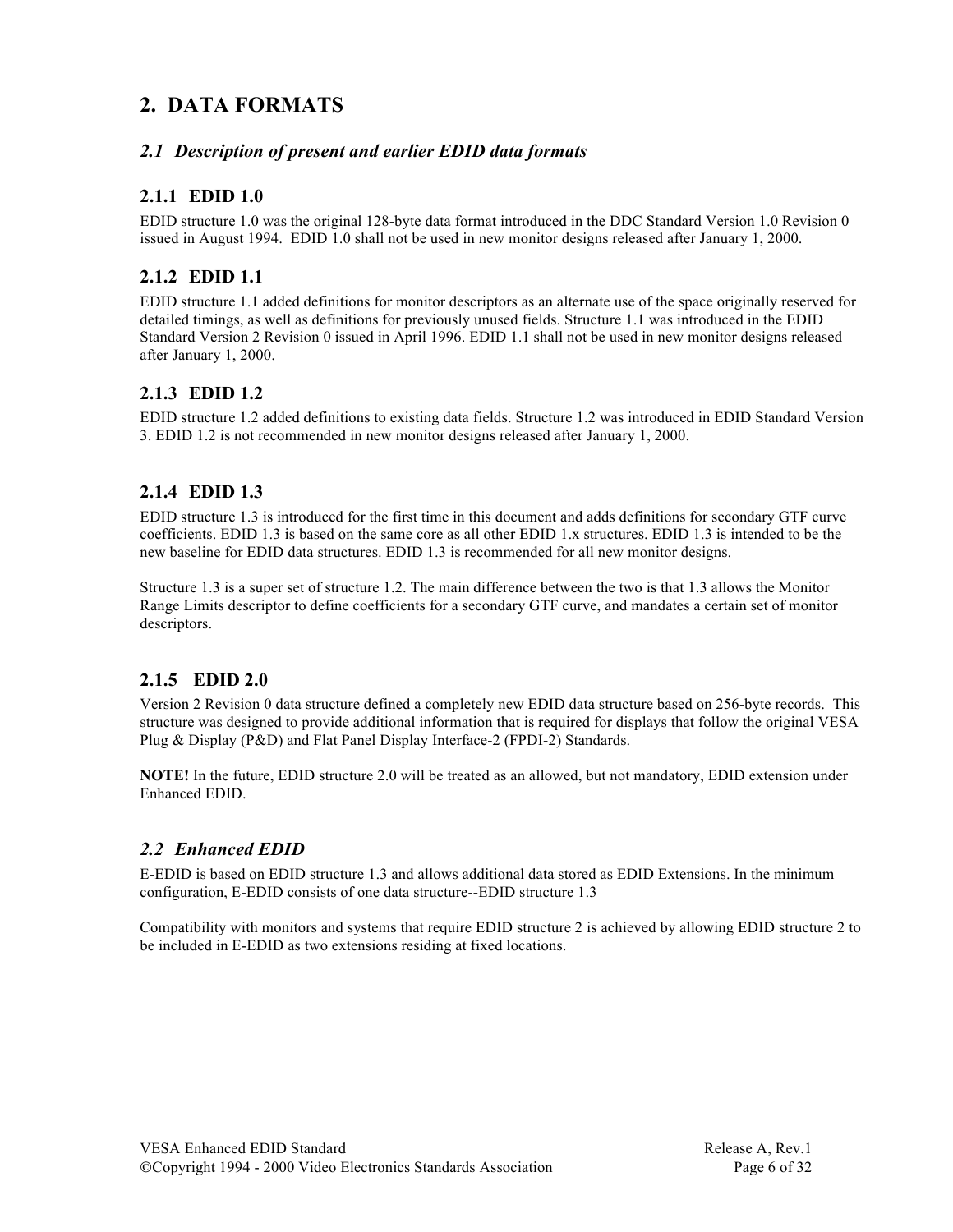## **2.2.1 Enhanced EDID High Level Layout**

#### *2.2.1.1 Mandatory elements*

Block 0 is the only mandatory block. This table shows the required use of E-EDID blocks. All blocks are 128 bytes in length.

Each extension block is structured according to Section 2.2.1.3. All extension blocks must be sequential, no holes allowed

| <b>Block #</b> | <b>Block Description</b>                 |
|----------------|------------------------------------------|
| 0              | EDID 1.3 (or higher)                     |
|                | Extension if only 1 extension, otherwise |
|                | EDID Block map (blocks 2-127)            |
| 2              | Extension                                |
| $\mathbf{3}$   | Extension                                |
| 4              | Extension                                |
|                |                                          |
| N              | Extension                                |
|                |                                          |
| 128            | EDID Block map for blocks $129 - 254$ if |
|                | more than 128 blocks used                |
| 129            | Extension                                |
|                |                                          |
| $N = < 254$    | Extension                                |
|                |                                          |

┙ Block number 1 is used for Extension data if there is only one extension, otherwise block 1 is used as a block map.

### *2.2.1.2 EDID Block Map Extension*

| Byte $#$      | <b>Description</b>              |                                           |
|---------------|---------------------------------|-------------------------------------------|
| $\mathbf{0}$  | Tag for Block Map               |                                           |
|               | Extension Tag for data in block | Unused blocks are listed as Extension Tag |
|               | 2 or block 129                  | $= 0$                                     |
| $\mathcal{D}$ | Extension Tag for data in block |                                           |
|               | 3 or block 130                  |                                           |
|               |                                 |                                           |
| N             | Extension Tag for data in block |                                           |
|               | $N+1$ or block $N+128$          |                                           |
|               |                                 |                                           |
| 126           | Extension Tag for data in block |                                           |
|               | 127 or block 254                |                                           |
| 127           | Check sum for this block map    |                                           |

Block Tag is a byte that identifies the content of the Extension Block. A partial list of defined Tags is listed in Section 2.2.1.4.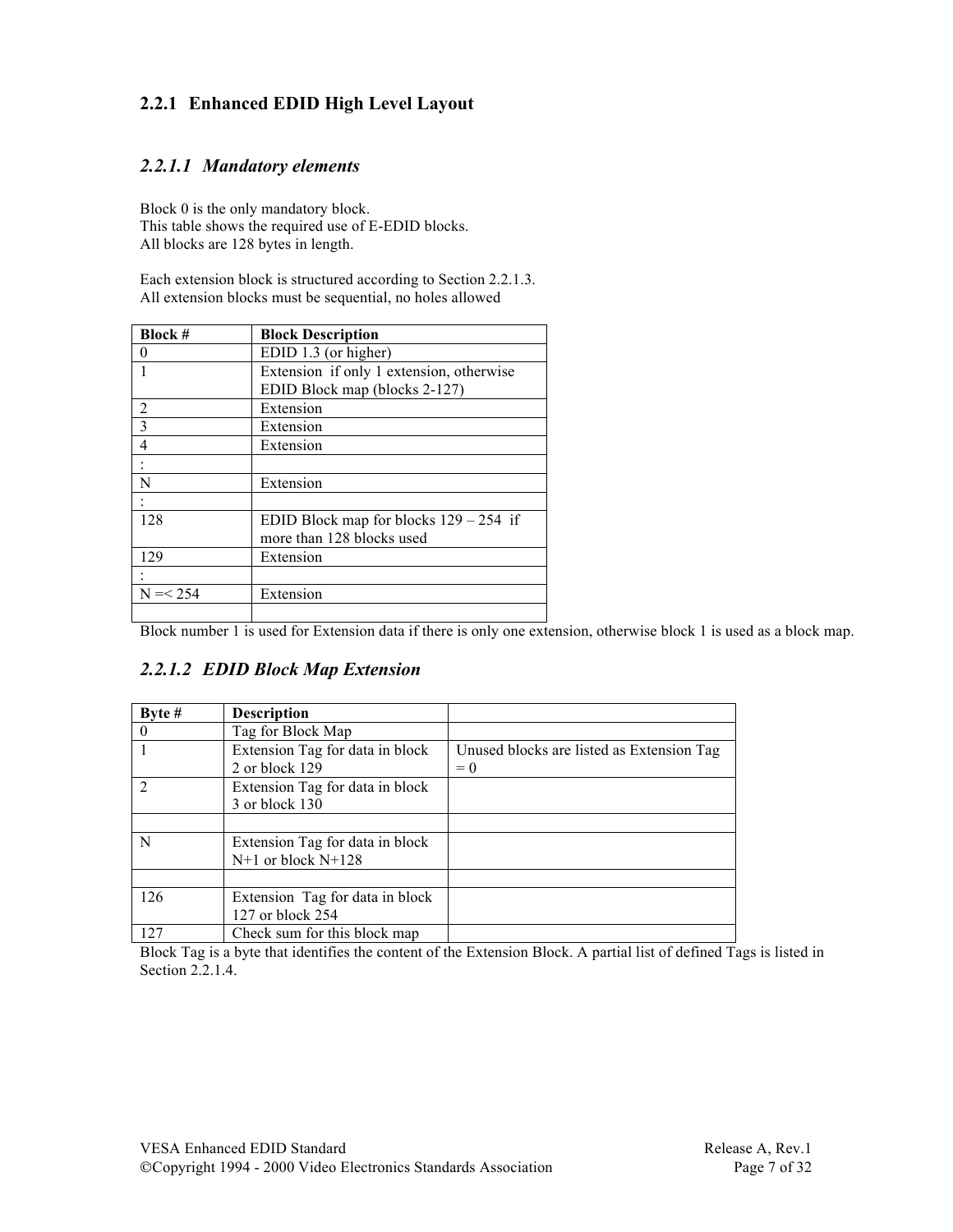## *2.2.1.3 General Extension Format*

| Byte #    | <b>Description</b>                          |                                                               |
|-----------|---------------------------------------------|---------------------------------------------------------------|
|           | <b>Extension Tag</b>                        |                                                               |
|           | Revision number for this tag                | One byte binary number. Revisions are<br>backward compatible. |
| $2 - 126$ | <b>Extension</b> data                       |                                                               |
| 127       | Checksum for this Extension<br><b>Block</b> |                                                               |

## *2.2.1.4 EDID Extension Tags Assigned by VESA*

VESA will maintain a list of assigned EDID Extension Tags used to identify VESA Standard EDID Extensions. For the most current list of EDID Extensions, see the VESA website.

| Tag              | <b>Description</b>                         |
|------------------|--------------------------------------------|
| 01 <sub>h</sub>  | <b>LCD</b> Timings                         |
| 02h              | Additional timing data type 2              |
|                  |                                            |
| 20 <sub>h</sub>  | EDID 2.0 Extension                         |
|                  |                                            |
| 30 <sub>h</sub>  | Color information type 0                   |
|                  |                                            |
| 40h              | DVI feature data                           |
|                  |                                            |
| 50 <sub>h</sub>  | Touch screen data                          |
|                  |                                            |
| F <sub>0</sub> h | <b>Block Map</b>                           |
|                  |                                            |
| FFh              | Extension defined by monitor manufacturer. |
|                  |                                            |

**Note:** At the time of the publication of this document, several of these extensions were not yet been defined or written. Contact VESA administration for the latest list of published EDID Extensions.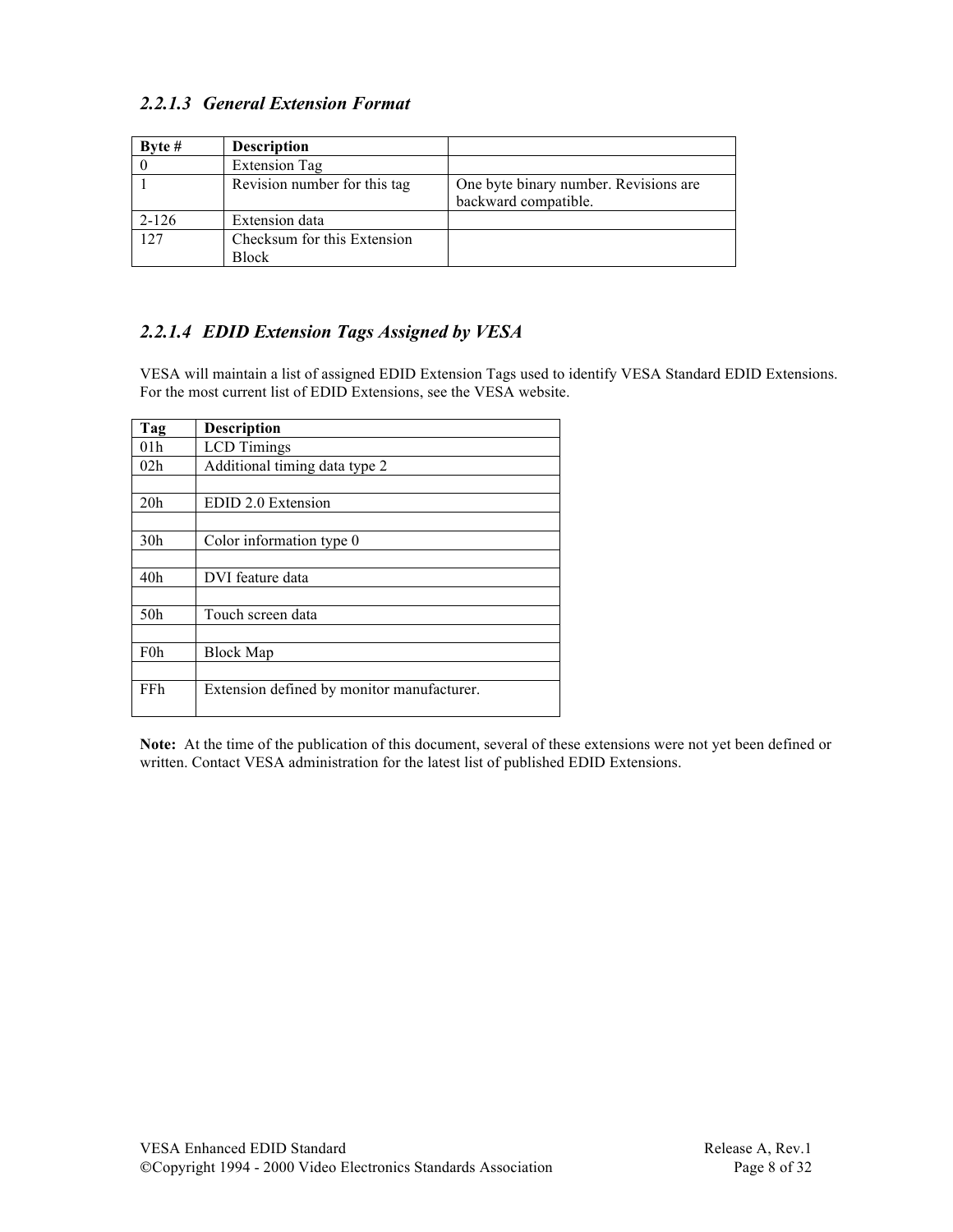# **3. Extended Display Identification Data (EDID) Structure Ver. 1 Rev. 3**

## *3.1 EDID Format Overview*

| <b>Address</b>  | No. bytes      |                | <b>Description</b>                         | Format                          |
|-----------------|----------------|----------------|--------------------------------------------|---------------------------------|
| 00 <sub>h</sub> | 8              | <b>Bytes</b>   | Header                                     | See Section 3.3                 |
| 00h             |                |                | 00 <sub>h</sub>                            |                                 |
| 01h             |                | 1              | FFh                                        |                                 |
| 02h             |                | 1              | FFh                                        |                                 |
| 03h             |                | 1              | FFh                                        |                                 |
| 04h             |                | 1              | FFh                                        |                                 |
| 05h             |                | 1              | FFh                                        |                                 |
| 06h             |                | 1              | FFh                                        |                                 |
| 07h             |                | 1              | 00 <sub>h</sub>                            |                                 |
| 08h             | 10             | <b>Bytes</b>   | <b>Vendor / Product Identification</b>     | See Section 3.4                 |
| 08h             |                | 2              | ID Manufacturer Name                       | EISA 3-character ID             |
| 0Ah             |                | $\overline{2}$ | <b>ID Product Code</b>                     | Vendor assigned code            |
| 0 <sub>Ch</sub> |                | $\overline{4}$ | <b>ID Serial Number</b>                    | 32-bit serial number            |
| 10h             |                | 1              | Week of Manufacture                        | Week number                     |
| 11h             |                | 1              | Year of Manufacture                        | Year                            |
| 12h             | $\overline{2}$ | <b>Bytes</b>   | <b>EDID Structure Version / Revision</b>   | See Section 3.5                 |
| 12h             |                | 1              | Version #                                  | Binary                          |
| 13h             |                | 1              | Revision #                                 | Binary                          |
| 14h             | 5              | <b>Bytes</b>   | <b>Basic Display Parameters / Features</b> | <b>See Section 3.6</b>          |
| 14h             |                |                | Video Input Definition                     |                                 |
| 15h             |                |                | Max. Horizontal Image Size                 | cm.                             |
| 16h             |                | 1              | Max. Vertical Image Size                   | cm.                             |
| 17h             |                | 1              | Display Transfer Characteristic (Gamma)    | Binary                          |
| 18h             |                | 1              | Feature Support                            | See Table 3.11                  |
| 19 <sub>h</sub> | 10             | <b>Bytes</b>   | <b>Color Characteristics</b>               | See Section 3.7                 |
| 19h             |                |                | Red/Green Low Bits                         | Rx1 Rx0 Ry1 Ry0 Gx1 Gx0 Gy1Gy0  |
| 1Ah             |                | 1              | <b>Blue/White Low Bits</b>                 | Bx1 Bx0 By1 By0 Wx1 Wx0 Wy1 Wy0 |
| 1Bh             |                | 1              | Red-x                                      | Red-x Bits 9 - 2                |
| 1Ch             |                |                | Red-y                                      | Red-y Bits 9 - 2                |
| 1Dh             |                | 1              | Green-x                                    | Green-x Bits 9 - 2              |
| 1Eh             |                | 1              | Green-y                                    | Green-y Bits 9 - 2              |
| 1Fh             |                | 1              | Blue-x                                     | Blue-x Bits 9 - 2               |
| 20h             |                |                | Blue-y                                     | Blue-y Bits 9 - 2               |
| 21h             |                | 1              | White-x                                    | White-x Bits 9 - 2              |
| 22h             |                | 1              | White-y                                    | White-y Bits 9 - 2              |
| 23h             | $\mathbf{3}$   | <b>Bytes</b>   | <b>Established Timings</b>                 | See Section 3.8                 |
| 23h             |                |                | <b>Established Timings 1</b>               |                                 |
| 24h             |                |                | <b>Established Timings 2</b>               |                                 |
| 25h             |                |                | Manufacturer's Reserved Timings            |                                 |
| 26h             | 16             | <b>Bytes</b>   | <b>Standard Timing Identification</b>      | See Section 3.9                 |
| 26h             |                | 2              | Standard Timing Identification $# 1$       |                                 |
| 28h             |                | 2              | Standard Timing Identification $# 2$       |                                 |
| 2Ah             |                | $\overline{2}$ | Standard Timing Identification $# 3$       |                                 |
| 2Ch             |                | $\overline{2}$ | Standard Timing Identification #4          |                                 |
| 2Eh             |                | $\overline{2}$ | Standard Timing Identification #5          |                                 |
| 30h             |                | $\overline{2}$ | Standard Timing Identification $# 6$       |                                 |
| 32h             |                | $\overline{2}$ | Standard Timing Identification $# 7$       |                                 |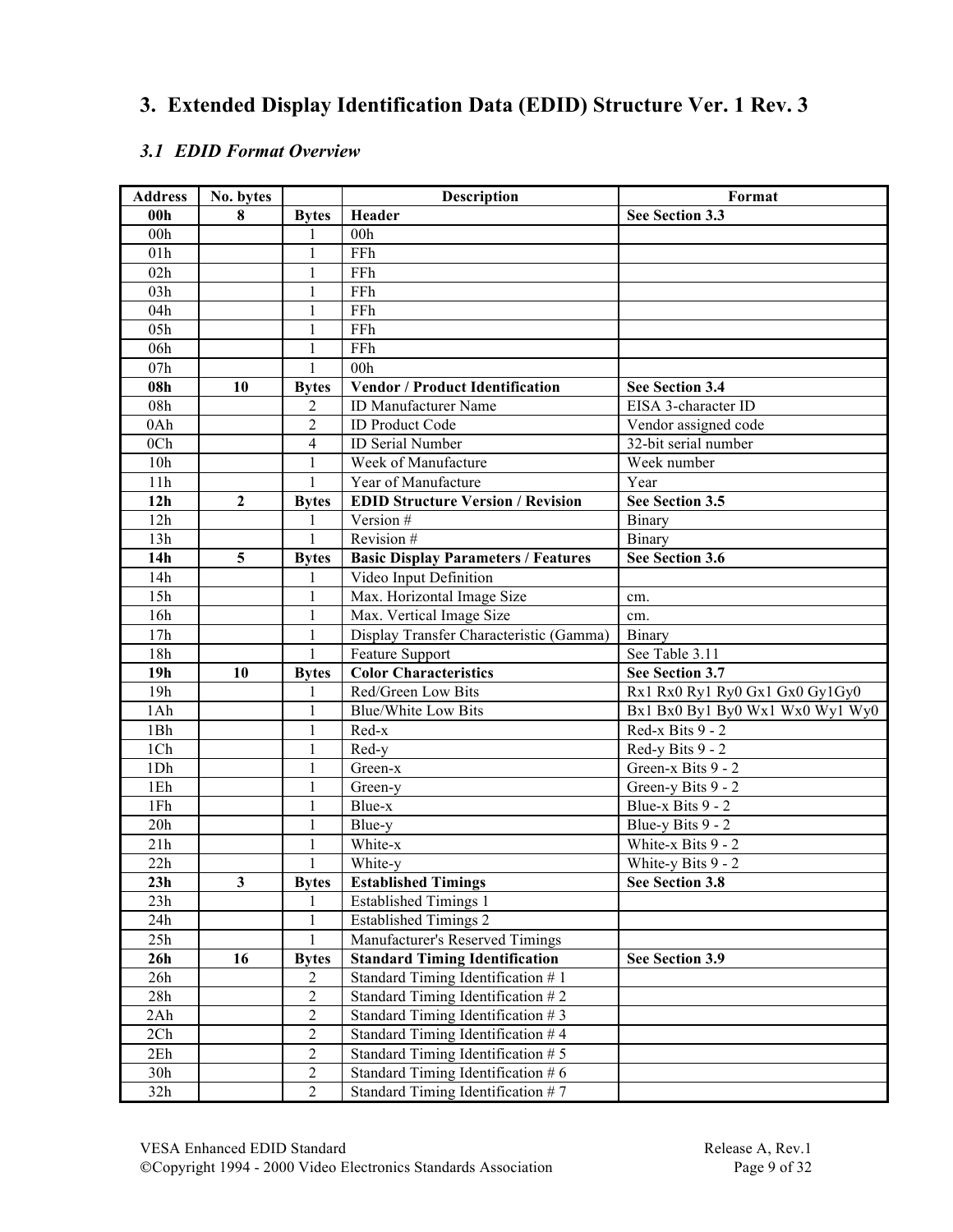| <b>Address</b> | No. bytes |              | <b>Description</b>                                                | Format                                                                                                                                                                                                                                                                                                                                                 |
|----------------|-----------|--------------|-------------------------------------------------------------------|--------------------------------------------------------------------------------------------------------------------------------------------------------------------------------------------------------------------------------------------------------------------------------------------------------------------------------------------------------|
| 34h            |           | 2            | Standard Timing Identification $#8$                               |                                                                                                                                                                                                                                                                                                                                                        |
| 36h            | 72        | <b>Bytes</b> | <b>Detailed Timing Descriptions</b>                               | See Section 3.10                                                                                                                                                                                                                                                                                                                                       |
| 36h            |           | 18           | Detailed Timing Description #1                                    | EDID structure Version 1, Revisions 1<br>and 2, allowed this space to be used for<br>Monitor Descriptors. Host SW using<br>this data should be prepared to detect<br>Monitor Descriptors also in this location<br>even though displays conforming with<br>later revisions of EDID structure only<br>use this space for Detailed Timing<br>Description. |
| 48h            |           | 18           | Detailed Timing Description $# 2$ or<br><b>Monitor Descriptor</b> |                                                                                                                                                                                                                                                                                                                                                        |
| 5Ah            |           | 18           | Detailed Timing Description $# 3$ or<br><b>Monitor Descriptor</b> |                                                                                                                                                                                                                                                                                                                                                        |
| 6Ch            |           | 18           | Detailed Timing Description $#4$ or<br><b>Monitor Descriptor</b>  |                                                                                                                                                                                                                                                                                                                                                        |
| 7Eh            |           | <b>Byte</b>  | <b>Extension Flag</b>                                             | Number of (optional) 128-byte EDID<br>extension blocks to follow.                                                                                                                                                                                                                                                                                      |
| 7Fh            |           | <b>Byte</b>  | <b>Checksum</b>                                                   | The 1-byte sum of all 128 bytes in this<br>EDID block shall equal zero                                                                                                                                                                                                                                                                                 |

**Table 3.1 - EDID Structure Version 1**

The following sections provide details on each byte of the EDID Version 1 data structure.

#### *3.2 Data Format Conventions*

The EDID data structures are designed to be compact in their representation of data in order to fit the most information into a limited space. To accommodate this, many data lengths have been used according to the needs of the particular data. These include fields from a single bit up to two bytes in length. In all cases, except where explicitly stated, the following conventions are used:

| Data length                 | <b>Convention used</b>                          | <b>Example</b>                   |
|-----------------------------|-------------------------------------------------|----------------------------------|
| 1 to 7 bits                 | stored in order stated                          |                                  |
| 8 bits (1 byte)             | stored at location stated                       |                                  |
| 9 to 15 bits                | location of bits stated in field definition     |                                  |
| 16 bits $(2 \text{ bytes})$ | Bytes are a binary format (not BCD) stored in   | $1280 \text{ decimal} = 0500h$   |
|                             | locations specified with least significant byte | Stored 00 at first location      |
|                             | (LSB) stored in first location.                 | 50 next location                 |
| Character string            | Bytes are ASCII, stored in order they appear    | "ACED"                           |
| (More than 2)               | in the string.                                  | Stored 41h at first location.    |
| bytes)                      |                                                 | 43h at the next location, 45h at |
|                             |                                                 | the next location and 44h at the |
|                             |                                                 | next location.                   |

| <b>Table 3.2 - Data Format Conventions</b> |  |  |
|--------------------------------------------|--|--|
|--------------------------------------------|--|--|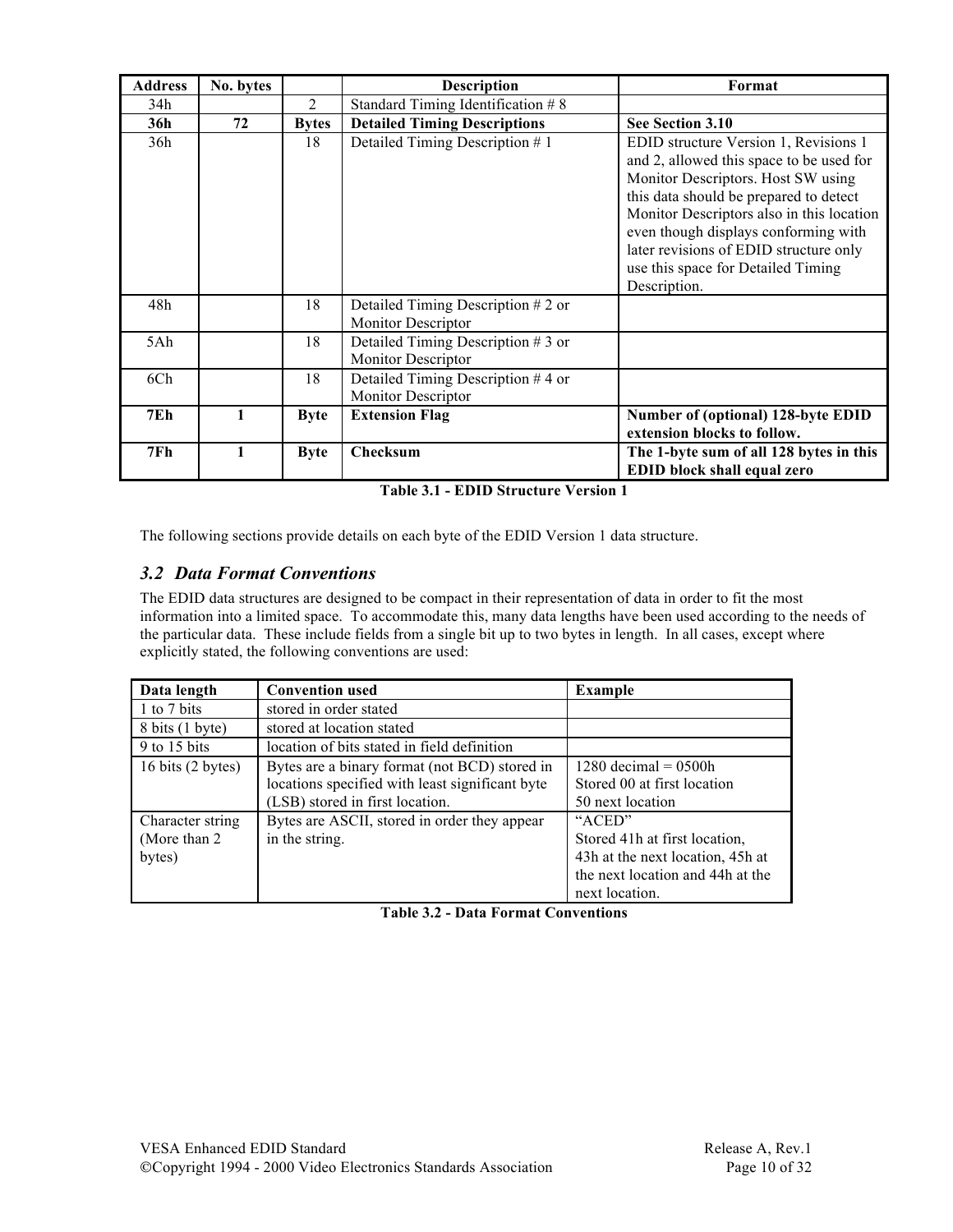#### *3.3 Header: 8 bytes*

The header is an 8-byte pattern designed to be easily recognizable from other bytes in the data structure. Its format is shown in Table 3.3.

| <b>Bytes</b> | <b>Header</b>   |
|--------------|-----------------|
|              | 00 <sub>h</sub> |
|              | FFh             |
|              | FFh             |
|              | FFh             |
|              | FFh             |
|              | FFh             |
|              | FFh             |
|              | 00 <sub>h</sub> |
|              |                 |

**Table 3.3 - EDID Header**

#### *3.4 Vendor/Product ID: 10 bytes*

The Vendor/Product ID block is made up of several fields used to uniquely identify the monitor. The size and order of the fields is shown in the table below.

| 10 | <b>Bytes</b> | <b>Vendor / Product Identification</b>                                          |
|----|--------------|---------------------------------------------------------------------------------|
|    |              | <b>ID Manufacturer Name</b>                                                     |
|    |              | <b>ID Product Code</b>                                                          |
|    |              | ID Serial Number                                                                |
|    |              | Week of Manufacture                                                             |
|    |              | Year of Manufacture                                                             |
|    | m            | $\bullet$ $\bullet$ $\bullet$ $\bullet$ $\bullet$ $\bullet$<br>$\sqrt{2}$<br>п. |

**Table 3.4 - Vendor/Product ID**

The ID Manufacturer Name field, shown in Table 3.5, contains a 2-byte representation of the monitor's manufacturer. This is the same as the EISA ID. It is based on compressed ASCII, "0001=A" ... "11010=Z".

EISA manufacturer IDs are issued by Microsoft. Contact by:

E-mail: pnpid@microsoft.com

Fax: 425-936-7329, Attention PNPID in Building 27.

| <b>Description</b>          | <b>Byte</b> |                          |           |  | <b>Bit</b> |        |                |
|-----------------------------|-------------|--------------------------|-----------|--|------------|--------|----------------|
|                             |             |                          |           |  |            |        |                |
| <b>ID Manufacturer Name</b> |             |                          |           |  |            |        |                |
|                             |             | $\ast$                   | Character |  |            | Char 2 |                |
|                             |             |                          |           |  |            |        | $\overline{0}$ |
|                             |             | Character 3<br>Character |           |  |            |        |                |

**Table 3.5 - ID Manufacturer Name**

The ID Product code field contains a 2-byte vendor assigned product code. This is used to differentiate between different models from the same manufacturer. If this field is used to represent a model number, then the number is stored in hex with the least significant byte first.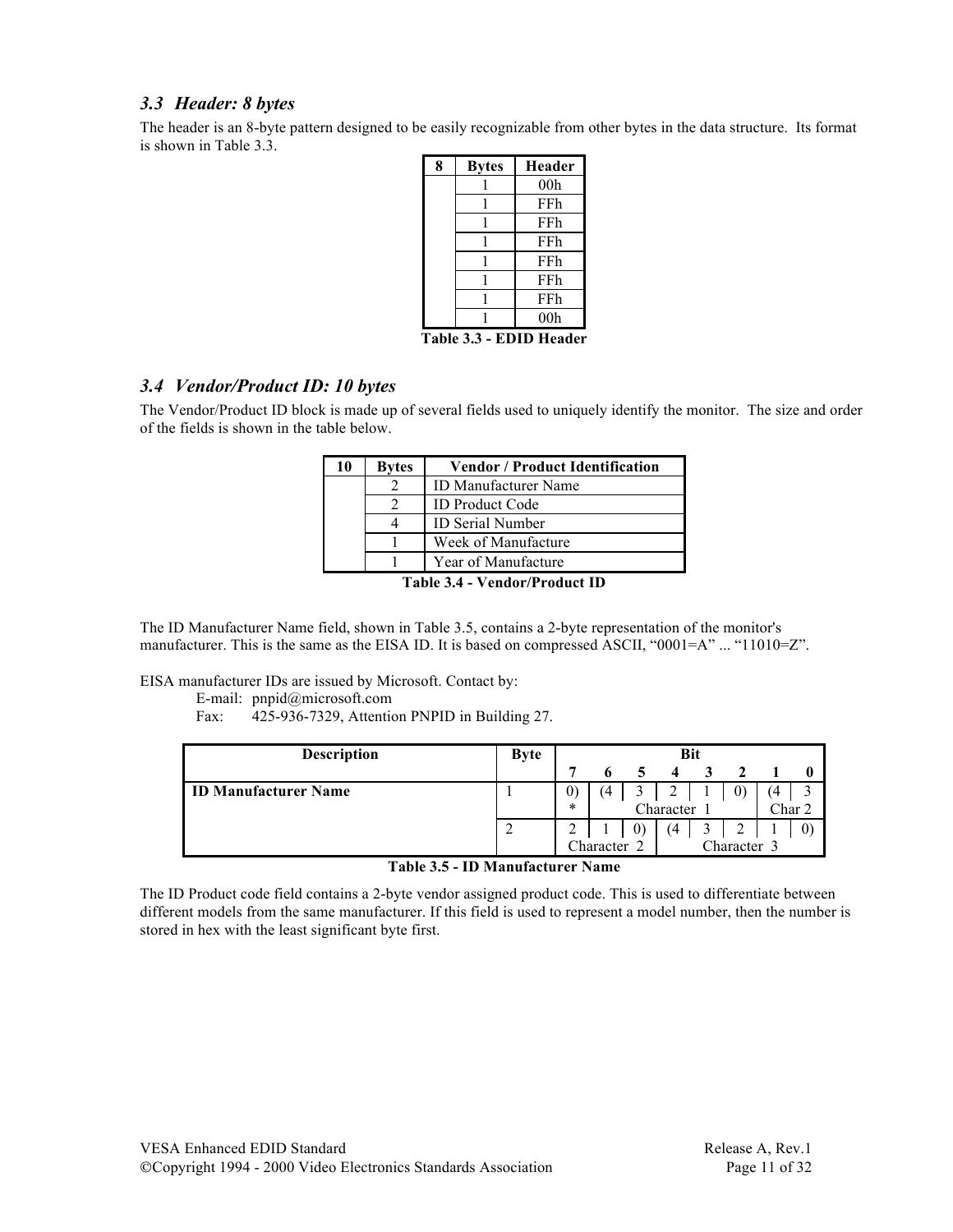The ID serial number is a 32-bit serial number used to differentiate between individual instances of the same model of monitor. Its use is optional. When used, the bit order for this field follows that shown in Table 3.6. The EDID structure Version 1 Revision 1 and later offer a way to represent the serial number of the monitor as an ASCII string in a separate descriptor block.

| <b>Description</b>      | <b>Byte</b> | Bit 7 | Bit 6               | Bit 5                     | Bit 4                  | Bit 3       | Bit 2 | Bit 1          | Bit 0                   |
|-------------------------|-------------|-------|---------------------|---------------------------|------------------------|-------------|-------|----------------|-------------------------|
| <b>ID Serial Number</b> |             |       |                     |                           |                        |             |       |                | $\left( 0\right)$       |
|                         |             | `15   | 14                  | 12<br>10                  | 1 <sub>2</sub><br>- ⊥∠ |             | 10    |                | $\mathbf{O}$<br>$\circ$ |
|                         |             | 23    | $\mathcal{L}$<br>∠∠ | $^{\sim}$ 1<br>$\angle$ 1 | 20                     | 19          | 18    |                | 16 <sup>°</sup>         |
|                         |             | ЭI    | 30                  | 29                        | 28                     | $\sim$<br>∼ | 26    | $\Delta$<br>23 | 24                      |

**Table 3.6 - ID Serial Number**

The Week of Manufacture field, if used, is set to a value in the range of 1-53. If this field is not used, the value should be set to 0.

The Year of Manufacture field is used to represent the year of the monitor's manufacture. The value that is stored is an offset from the year 1990 as derived from the following equation:

Value stored = (Year of manufacture - 1990)

Example: For a monitor manufactured in 1997 the value stored in this field would be 7.

#### *3.5 EDID Structure Version / Revision: 2 bytes*

| <b>Bytes</b>                                  | <b>EDID Structure Version, Revision</b> |        |  |  |
|-----------------------------------------------|-----------------------------------------|--------|--|--|
|                                               | Version no.                             | Binary |  |  |
|                                               | Revision no.                            | Binary |  |  |
| Table 2.7 FDID Structure Version and Devision |                                         |        |  |  |

**Table 3.7 - EDID Structure Version and Revision**

The appropriate version and revision numbers shall be stored here. These values define the EDID structure being used. Products compliant with this document shall have Version  $= 1$  and Revision  $= 3$ .

#### *3.6 Basic Display Parameters and Features: 5 bytes*

| <b>Bytes</b> | <b>Basic Display Parameters/Features</b> |                                                                                                               |
|--------------|------------------------------------------|---------------------------------------------------------------------------------------------------------------|
|              | Video Input Definition                   | See Table 3.9                                                                                                 |
|              | Max. Horizontal Image Size               | cm.                                                                                                           |
|              | Max. Vertical Image Size                 | cm.                                                                                                           |
|              | Display Transfer Characteristic (Gamma)  | (gamma x 100)-100, [range $1.00 \rightarrow 3.54$ ]<br>If set to FFh, the gamma value is not<br>defined here. |
|              | Feature Support (DPMS)                   | See Table 3.11                                                                                                |

**Table 3.8 - Basic Display Parameters and Features**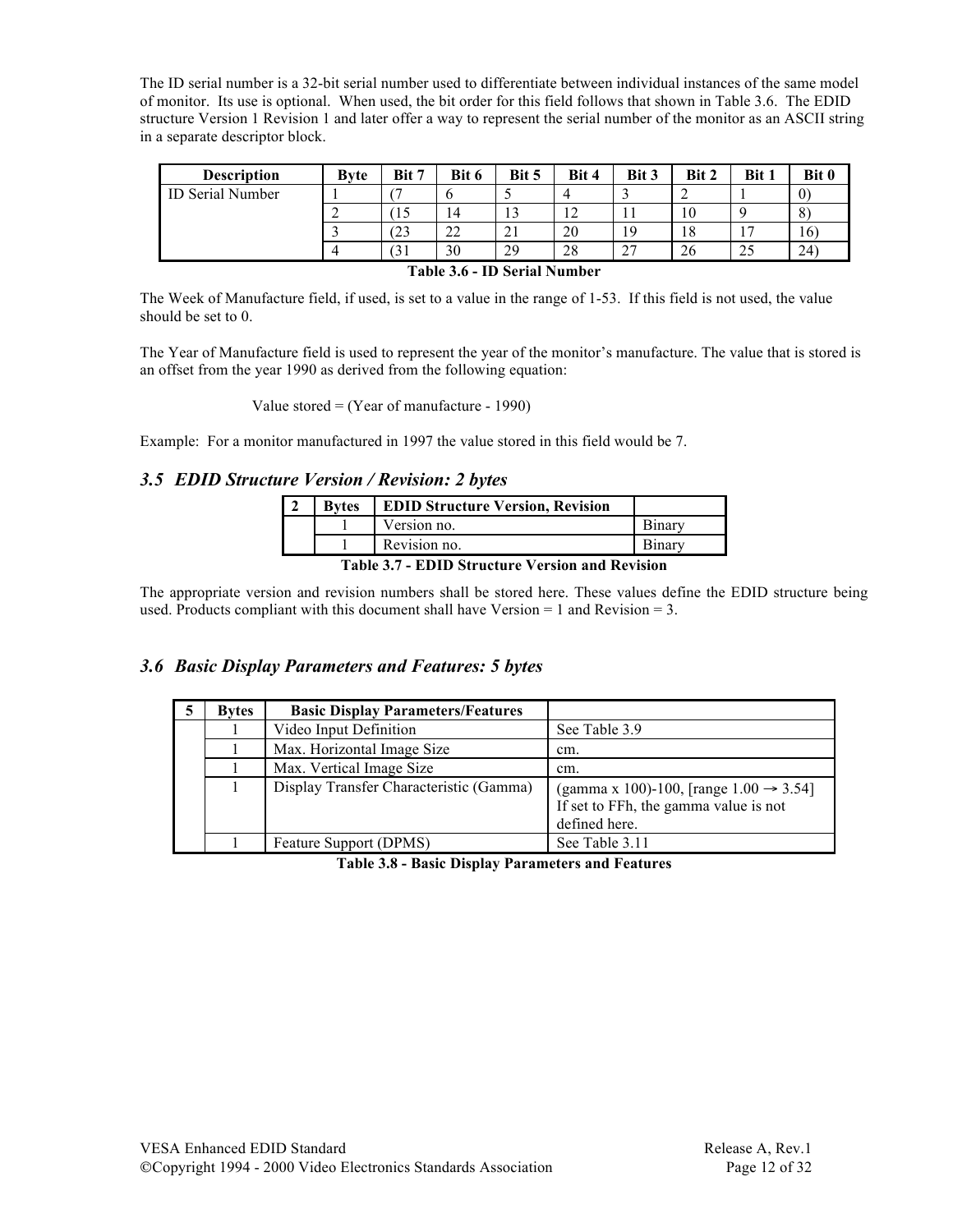The Video Input Definition field provides information describing how the host's video outputs should be configured to drive the attached display. The format of this one-byte field is described below in Table 3.9

| <b>Bit</b>     | <b>Description</b>                                       | <b>Detailed Description</b>                                                  |  |  |  |  |
|----------------|----------------------------------------------------------|------------------------------------------------------------------------------|--|--|--|--|
| $\tau$         | Analog/Digital Signal Level                              | Defines usage of the rest of byte as "analog" or "digital" input.            |  |  |  |  |
|                |                                                          | Analog = 0, Digital = 1.                                                     |  |  |  |  |
|                |                                                          |                                                                              |  |  |  |  |
|                |                                                          |                                                                              |  |  |  |  |
|                | If bit $7 = 0$ use the following definitions for bit 6-0 |                                                                              |  |  |  |  |
|                |                                                          |                                                                              |  |  |  |  |
| 6              | Signal Level Standard [6:5]                              | Refer to following definitions. Format is 'reference white above             |  |  |  |  |
|                |                                                          | blank', 'level of sync. tip below blank'. (volts)                            |  |  |  |  |
|                |                                                          | Operation<br>Bit 6<br>Bit 5                                                  |  |  |  |  |
|                |                                                          | 0.700, 0.300 $(1.000 \text{ V p-p})$<br>$\Omega$<br>$\overline{0}$           |  |  |  |  |
|                |                                                          | 0.714, 0.286 $(1.000 V p-p)$<br>$\boldsymbol{0}$<br>$1 -$                    |  |  |  |  |
|                |                                                          | 1.000, 0.400 $(1.400 \text{ V p-p})$<br>1<br>$\begin{matrix} 0 \end{matrix}$ |  |  |  |  |
|                |                                                          | 0.700, 0.000 (0.700 V p-p) See EVC Std.<br>1<br>1                            |  |  |  |  |
| 5              | Signal Level Standard [6:5]                              | See above entry for definition                                               |  |  |  |  |
| 4              | Setup                                                    | If set $= 1$ , the display expects a blank-to-black setup or pedestal        |  |  |  |  |
|                |                                                          | per appropriate Signal Level Standard                                        |  |  |  |  |
| $\overline{3}$ | Sync. Inputs Supported [3]                               | If set $= 1$ , separate syncs. supported                                     |  |  |  |  |
| $\overline{2}$ | Sync. Inputs Supported [2]                               | If set $= 1$ , composite sync. (on Hsync line) supported                     |  |  |  |  |
| $\mathbf{1}$   | Sync. Inputs Supported [1]                               | If set $= 1$ , sync. on green video supported                                |  |  |  |  |
| $\theta$       | Sync. Inputs Supported [0]                               | If set $= 1$ , serration of the Vsync. Pulse is required when composite      |  |  |  |  |
|                |                                                          | sync. or sync-on-green video is used                                         |  |  |  |  |
|                |                                                          |                                                                              |  |  |  |  |
|                | If bit $7 = 1$ use the following definitions for bit 6-0 |                                                                              |  |  |  |  |
|                |                                                          |                                                                              |  |  |  |  |
| $6 - 1$        | Reserved                                                 | Set all reserved bits to 0                                                   |  |  |  |  |
| $\theta$       | DFP $1.x$                                                | If set = 1, Interface is signal compatible with VESA DFP $1.x$               |  |  |  |  |
|                |                                                          | TMDS CRGB, 1 pixel / clock, up to 8 bits / color MSB aligned,                |  |  |  |  |
|                |                                                          | DE active high                                                               |  |  |  |  |
|                |                                                          |                                                                              |  |  |  |  |

#### **Table 3.9 - Video Input Definition**

The Maximum Image Size parameters provide information on the maximum image dimensions that can be correctly displayed, as defined by VESA Video Image Area Definition (VIAD) Standard, rounded to the nearest centimeter (cm). These values are intended to be the maximum image size that can be properly displayed over the entire set of supported timing/format combinations. The host system is expected to use this data to get a rough idea of the image size and aspect ratio to allow properly scaled text to be selected.

If either or both bytes are set to zero, then the system shall make no assumptions regarding the display size. e.g. A projection display may be of indeterminate size.

| Bytes | <b>Description</b>  | Format                           |
|-------|---------------------|----------------------------------|
|       | Max. Horizontal     | From $1 \rightarrow 255$ cm      |
|       | Image Size          | See above for special case $= 0$ |
|       | Max. Vertical Image | From $1 \rightarrow 255$ cm      |
|       | size                | See above for special case $= 0$ |

**Table 3.10 - Maximum Image Size**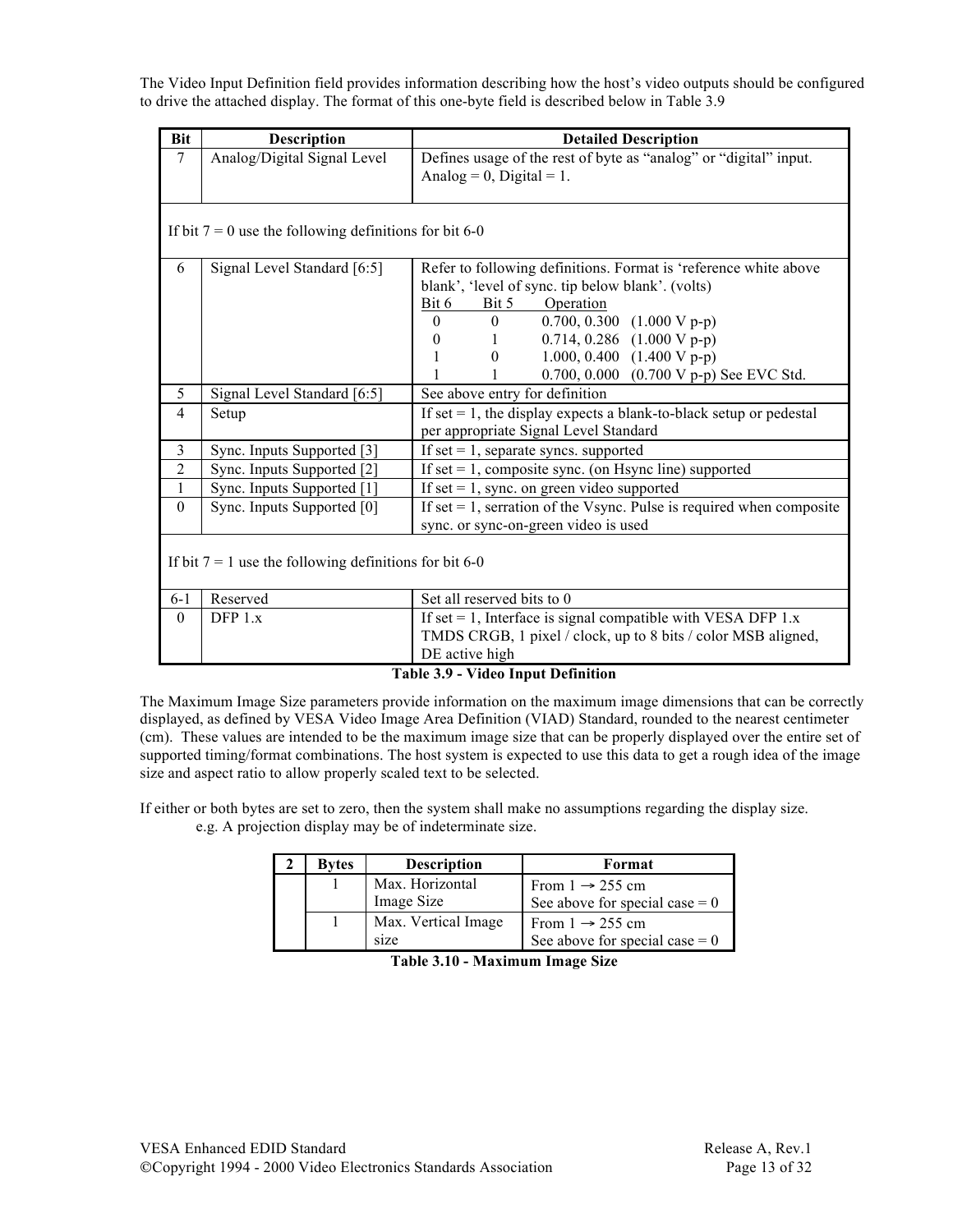The display transfer characteristic, referred to as gamma, is stored in a 1-byte field capable of representing gamma values in the range of 1.00 to 3.54. The integer value stored is determined by the formula: Value stored  $=$  (gamma x 100)-100

For example, a gamma value of 2.2 would be represented as 120.

The feature support field is used to indicate support for various display features. The format of this 1-byte field is shown in following table.

| $\overline{1}$ | <b>Byte</b> | <b>Bits</b>    | <b>Feature Support</b>   | Description                                                       |
|----------------|-------------|----------------|--------------------------|-------------------------------------------------------------------|
|                |             | 7              | Standby                  | Refer to VESA DPMS Specification                                  |
|                |             | 6              | Suspend                  | Refer to VESA DPMS Specification                                  |
|                |             | 5              | Active Off/Very          | The display consumes much less                                    |
|                |             |                | Low Power                | power when it receives a timing                                   |
|                |             |                |                          | signal that is outside its declared                               |
|                |             |                |                          | active operating range.                                           |
|                |             |                |                          | The display will revert to normal                                 |
|                |             |                |                          | operation if the timing signal returns                            |
|                |             |                |                          | to the normal operating range.                                    |
|                |             |                |                          | No sync. signals is one example of a                              |
|                |             |                |                          | timing signal outside normal                                      |
|                |             |                |                          | operating range.                                                  |
|                |             |                |                          | No DE signal is another example.                                  |
|                |             | $4 - 3$        | Display Type [4:3]       | Bit 4 Bit 3<br>Interpretation                                     |
|                |             |                |                          | Monochrome /<br>$\theta$<br>0                                     |
|                |             |                |                          | grayscale display                                                 |
|                |             |                |                          | RGB color display<br>1<br>0                                       |
|                |             |                |                          | $\overline{0}$<br>Non-RGB multicolor<br>1                         |
|                |             |                |                          | display                                                           |
|                |             |                |                          | e.g. $R/G/Y$                                                      |
|                |             |                |                          | Undefined<br>1<br>1                                               |
|                |             | $\overline{2}$ | <b>Standard Default</b>  | If this bit is set to 1, the display uses                         |
|                |             |                | Color Space,             | the sRGB standard default color space                             |
|                |             |                | sRGB                     | as its primary color space. If this bit is                        |
|                |             |                |                          | set, the color information in section                             |
|                |             |                |                          | 3.7 must match the sRGB standard                                  |
|                |             |                |                          | values. (See example in Appendix A)                               |
|                |             | 1              | Preferred Timing<br>Mode | If this bit is set to 1, the display's                            |
|                |             |                |                          | preferred timing mode is indicated in                             |
|                |             |                |                          | the first detailed timing block.                                  |
|                |             |                |                          | Note: Use of preferred timing mode                                |
|                |             |                |                          | is required by EDID Structure<br>Version 1 Revision 3 and higher. |
|                |             | $\overline{0}$ | Default GTF              | If this bit is set to 1, the display                              |
|                |             |                | supported                | supports timings based on the GTF                                 |
|                |             |                |                          | standard using default GTF parameter                              |
|                |             |                |                          | values.                                                           |
|                |             |                |                          |                                                                   |

**Table 3.11 - Feature Support**

#### *3.7 Phosphor or Filter Chromaticity: 10 bytes*

These bytes provide colorimetry and white point information. The data is stored in the order shown in Table 3.12.

The white point value shall be the default white point (the white point set at power on or on a reset of the display to its default setting). Provision for multiple white points is made in one of the monitor descriptors - see Section 3.10.3.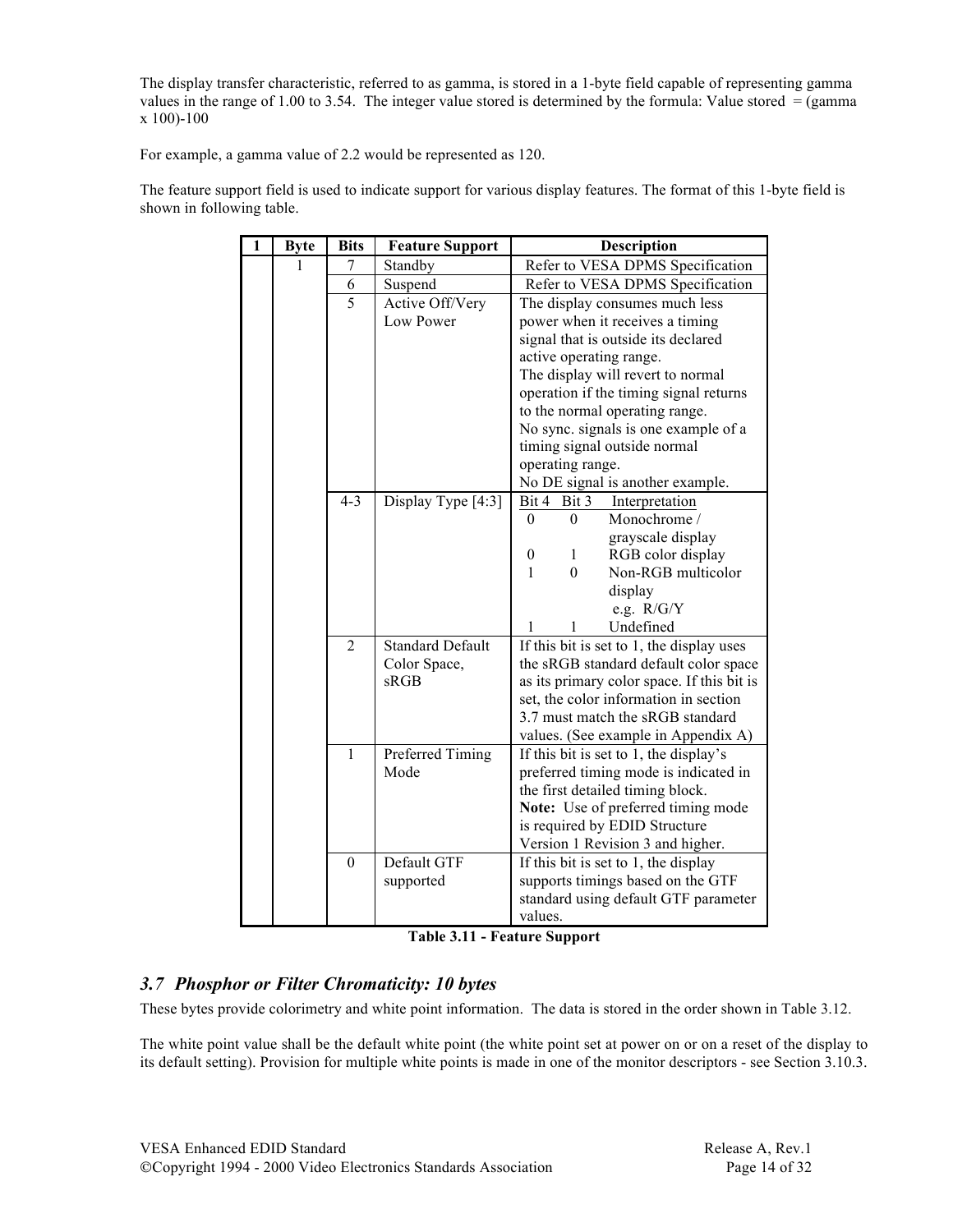| 10 | <b>Bytes</b> | <b>Color Characteristic</b> | Based on CIE publication 15.2 on |
|----|--------------|-----------------------------|----------------------------------|
|    |              |                             | colorimetry space                |
|    |              | Red / Green Low Bits        | Rx1 Rx0 Ry1 Ry0 Gx1 Gx0 Gy1 Gy0  |
|    |              | Blue / White Low Bits       | Bx1 Bx0 By1 By0 Wx1 Wx0 Wy1 Wy0  |
|    |              | Red x                       | Red x bits $9 \rightarrow 2$     |
|    | 1            | Red y                       | Red y bits $9 \rightarrow 2$     |
|    |              | Green x                     | Green x bits $9 \rightarrow 2$   |
|    |              | Green y                     | Green y bits $9 \rightarrow 2$   |
|    |              | Blue x                      | Blue x bits $9 \rightarrow 2$    |
|    |              | Blue_y                      | Blue y bits $9 \rightarrow 2$    |
|    |              | White x                     | White x bits $9 \rightarrow 2$   |
|    |              | White y                     | White y bits $9 \rightarrow 2$   |

The chromaticity and white point values are expressed as fractional numbers, accurate to the thousandth place. Each number is represented by a binary fraction, which is 10 bits in length. In this fraction a value of one for the bit immediately right of the decimal point (bit 9) represents 2 raised to the -1 power. A value to 1 in the right most bit (bit 0) represents a value of 2 raised to the -10 power.

The high order bits (9  $\rightarrow$  2) are stored as a single byte. The low order bits (1  $\rightarrow$  0) are paired with other low order bits to form a byte. With this representation, all values should be accurate to  $+/- 0.0005$  of the actual value. Examples are shown in Table 3.13.

| Actual Value | <b>Binary value</b> | <b>Converted Back to Decimal</b> |
|--------------|---------------------|----------------------------------|
| 0.610        | 1001110001          | 0.6103516                        |
| 0.307        | 0100111010          | 0.3066406                        |
| 0.150        | 0010011010          | 0.1503906                        |
| ___          | - - - -             |                                  |

| Table 3.13 - Ten bit Binary Fraction Representation |
|-----------------------------------------------------|
|-----------------------------------------------------|

#### *3.8 Established Timings: 3 bytes*

The established timing block is a field of one-bit flags, which are used to indicate support for established VESA and other common timings in a very compact form. Other standardized timings can be described in the Standard Timings block defined in Section 3.9. Any timing can be described using the Detailed Timings block defined in Section 3.10.

Bits  $6 \rightarrow 0$  (inclusive) of byte 3 are used to define manufacturer's proprietary timings, and may be used if a manufacturer wants to identify such timings through the use of one-bit flags. VESA takes no responsibility for coordinating or documenting the use of these bits by any manufacturer(s).

A bit set to "1" indicates support for that timing.

#### **3.8.1 EDID Established Timings Section**

Indicates Factory Supported Modes of VESA Discrete Monitor Timings (DMTs that predated EDID) as well as other industry de-facto timings that predate EDID. The one-bit flags of the Established Timing block can not be used to determine maximum format support, maximum refresh support, or any other timing parameter of the display. Also, if any one-bit flag is not set in the Established Timing block, this data can not be used to determine if that timing is within the supported scanning frequency of the display - only that it is not a Factory Supported Mode.

#### *Factory Supported Modes* **are defined as modes that are properly sized and centered as the monitor is delivered from factory.**

All Factory Supported Modes are not necessarily listed in any EDID timing section.

| Kvtec<br>n.<br>$-1$<br>-- | $\blacksquare$<br>.<br>,,,,<br>--- | Descr<br>scription<br>. | source |
|---------------------------|------------------------------------|-------------------------|--------|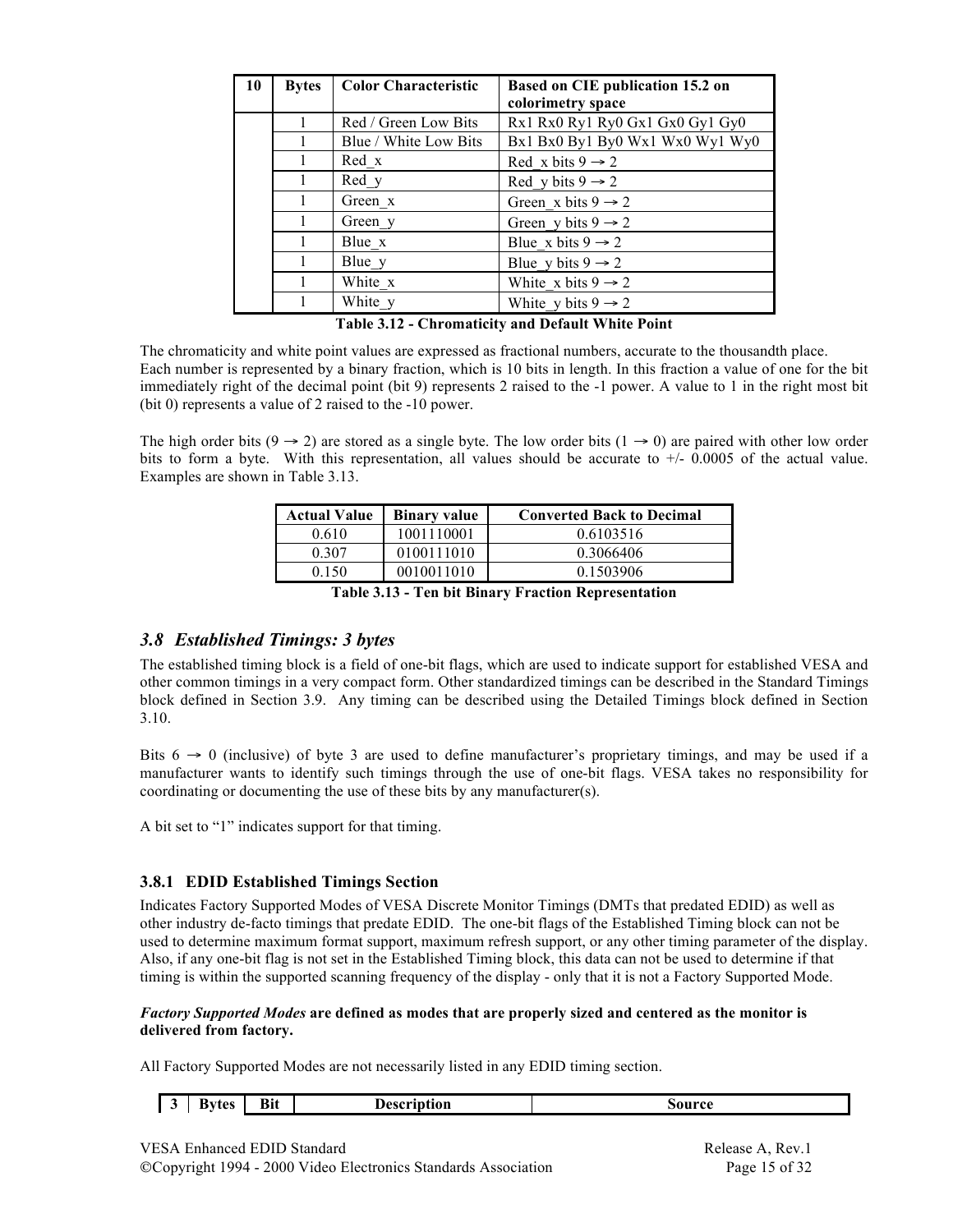| 1            |                              | <b>Established Timing I</b>   |               |
|--------------|------------------------------|-------------------------------|---------------|
|              | 7                            | 720 x 400 @ 70Hz              | IBM, VGA      |
|              | 6                            | 720 x 400 @ 88Hz              | IBM, XGA2     |
|              | 5                            | 640 x 480 @ 60Hz              | IBM, VGA      |
|              | 4                            | 640 x 480 @ 67Hz              | Apple, Mac II |
|              | 3                            | 640 x 480 @ 72Hz              | <b>VESA</b>   |
|              | $\overline{2}$               | 640 x 480 @ 75Hz              | <b>VESA</b>   |
|              | 1                            | 800 x 600 @ 56Hz              | <b>VESA</b>   |
|              | $\Omega$                     | 800 x 600 @ 60Hz              | <b>VESA</b>   |
| $\mathbf{1}$ | <b>Established Timing II</b> |                               |               |
|              | 7                            | 800 x 600 @ 72Hz              | <b>VESA</b>   |
|              | 6                            | 800 x 600 @ 75Hz              | <b>VESA</b>   |
|              | 5                            | 832 x 624 @ 75Hz              | Apple, Mac II |
|              | $\overline{4}$               | 1024 x 768 @ 87Hz(I)          | <b>IBM</b>    |
|              | 3                            | 1024 x 768 @ 60Hz             | <b>VESA</b>   |
|              | $\overline{2}$               | 1024 x 768 @ 70Hz             | <b>VESA</b>   |
|              | $\mathbf{1}$                 | 1024 x 768 @ 75Hz             | <b>VESA</b>   |
|              | $\Omega$                     | 1280 x 1024 @ 75Hz            | <b>VESA</b>   |
| $\mathbf{1}$ |                              | <b>Manufacturer's Timings</b> |               |
|              | 7                            | 1152 x 870 @ 75Hz             | Apple, Mac II |
|              | $6-0$                        | Reserved                      |               |

**Table 3.14 - Established Timings**

### *3.9 Standard Timing Identification*

The next 16 bytes provide identification for up to eight additional timings, each identified by a unique 2-byte code derived from the mode format and refresh rate as described below. This scheme is used to identify future standard timings not included in the Established Timings section (see Section 3.8). Standard Timing identifiers that don't correspond to a VESA Discrete Monitor Timing Mode are referring to a mode calculated using the VESA GTF with default coefficients. The scheme may also be used in monitors intended to be used exclusively with proprietary systems where the host already has the complete timing information. Additional standard timings may be listed by using one of the alternate definitions of the detailed Timing Descriptions permitted in EDID Structure Version 1, Revision 1 and higher - see Section 3.10.3.

**Note:** The 2-byte identifier codes for VESA standard timing modes are defined as part of each VESA Timing Standard.

Unused fields in this section shall be set to 01h, 01h.

### **3.9.1 EDID Standard Timings Section**

The Standard Timings section is used to identify Factory Supported Modes that fall into one or both of two categories:

- 1. VESA Discrete Monitor Timings (listed in the VESA DMT Standards document) not included in the current Established Timing section.
- 2. Discrete timing modes calculated using GTF.

A 2-byte timing identifier identifies each timing mode. If a timing identifier listed corresponds to an issued VESA Discrete Monitor Timing, factory adjustment data must be stored (preset) in the display. If a timing identifier listed does not match a VESA DMT identifier, it shall refer to a timing calculated using the Generalized Timing Formula (GTF.)

#### *Factory Supported Modes* **are defined as modes that are properly sized and centered as the monitor is delivered from the factory.**

All Factory Supported Modes are not necessarily listed in any EDID timing section.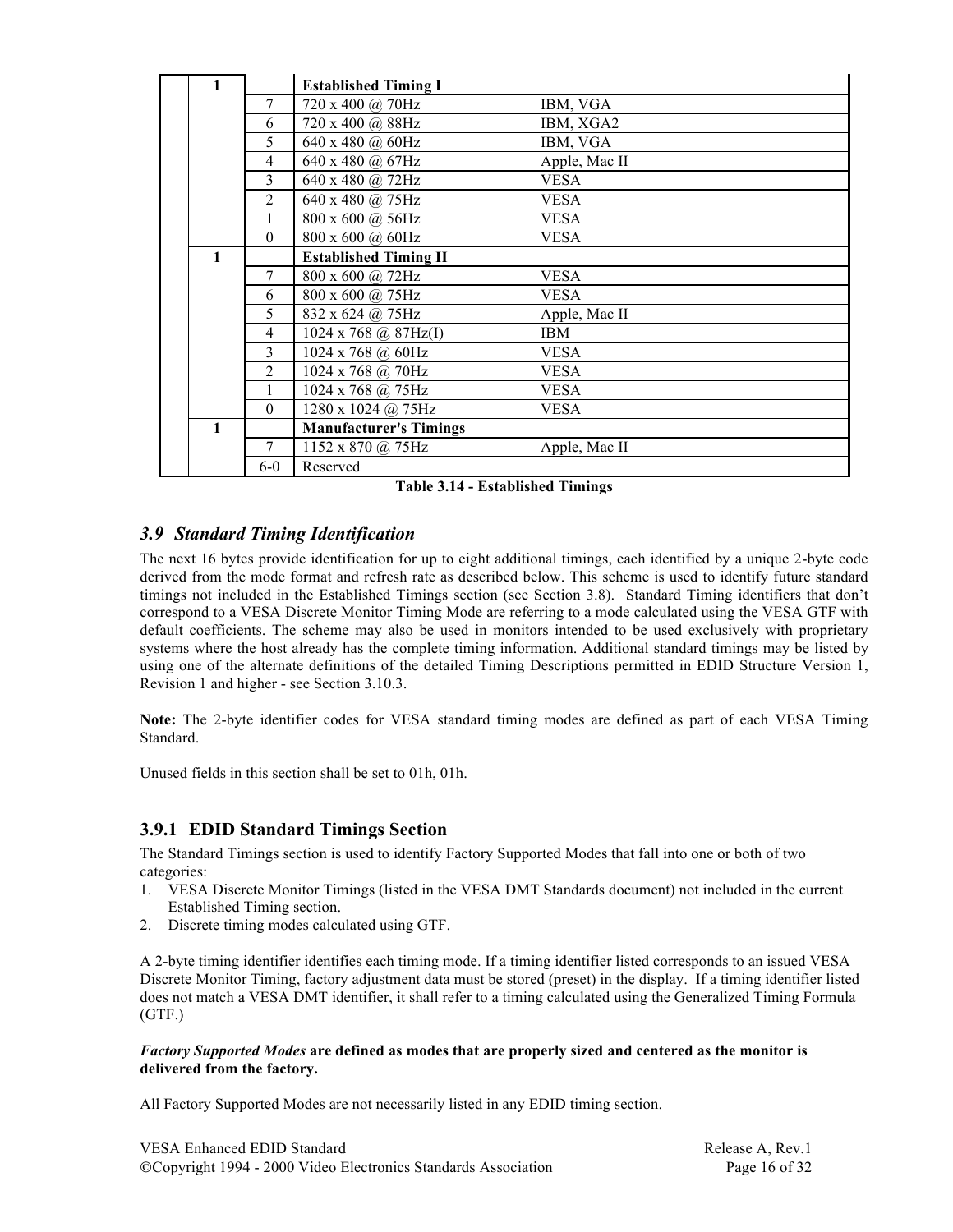| <b>Byte</b> | <b>Bit</b> | <b>Description</b>                            | <b>Source</b>                                                                                                                                                |  |  |
|-------------|------------|-----------------------------------------------|--------------------------------------------------------------------------------------------------------------------------------------------------------------|--|--|
|             |            | <b>Standard Timing Identification 1</b>       | Comment                                                                                                                                                      |  |  |
| 1           |            | (Horizontal active pixels / 8) - 31           | The range of horizontal active pixels that can                                                                                                               |  |  |
|             |            |                                               | be described in each byte is $256 \rightarrow 2288$                                                                                                          |  |  |
|             |            |                                               | pixels, in increments of 8 pixels.                                                                                                                           |  |  |
| 1           | 7,6        | <b>Image Aspect ratio</b>                     | The vertical active line count may be                                                                                                                        |  |  |
|             |            |                                               | calculated from the aspect ratio and the                                                                                                                     |  |  |
|             |            | Bit 7<br>Bit 6                                | Horizontal active pixel count given in the                                                                                                                   |  |  |
|             |            | $\theta$<br>16:10<br>$\theta$<br>Aspect ratio | first byte. "Square" pixels (1:1 pixel aspect                                                                                                                |  |  |
|             |            | $\mathbf{0}$<br>4:3                           | ratio) shall be assumed.                                                                                                                                     |  |  |
|             |            | 5:4                                           | Note: EDID structures prior to Version 1                                                                                                                     |  |  |
|             |            | 1                                             | Revision 3 defined the bit combination of 0 0                                                                                                                |  |  |
|             |            |                                               | to indicate a 1:1 aspect ratio                                                                                                                               |  |  |
|             |            |                                               |                                                                                                                                                              |  |  |
|             |            |                                               | Range $60 \rightarrow 123$ Hz                                                                                                                                |  |  |
|             |            |                                               | See above definition for Standard Timing 1                                                                                                                   |  |  |
|             |            | <b>Standard Timing Identification 3</b>       | See above definition for Standard Timing 1                                                                                                                   |  |  |
|             |            | <b>Standard Timing Identification 4</b>       | See above definition for Standard Timing 1                                                                                                                   |  |  |
|             |            | <b>Standard Timing Identification 5</b>       | See above definition for Standard Timing 1                                                                                                                   |  |  |
|             |            | <b>Standard Timing Identification 6</b>       | See above definition for Standard Timing 1                                                                                                                   |  |  |
|             |            | <b>Standard Timing Identification 7</b>       | See above definition for Standard Timing 1                                                                                                                   |  |  |
|             |            | <b>Standard Timing Identification 8</b>       | See above definition for Standard Timing 1                                                                                                                   |  |  |
|             |            | $5 \rightarrow 0$                             | Operation<br>Aspect ratio<br>$\boldsymbol{0}$<br>Aspect ratio<br>16:9<br>Aspect ratio<br>Refresh Rate $(Hz) - 60$<br><b>Standard Timing Identification 2</b> |  |  |

**Table 3.15 - Standard Timings**

### *3.10 Detailed Timing Section - 72 bytes*

The detailed timing section is divided into four descriptor blocks, which are 18 bytes each. These descriptor blocks contain either timing data as described in section 3.10.2 or other types of data as described in section 3.10.3. Use of the detailed timing section shall meet the following requirements.

- 1) All blocks shall be filled with valid data using the formats described in sections 3.10.2 and 3.10.3. Use of a data fill pattern is not permitted.
- 2) Timing data must represent a supported mode of the display.
- 3) Descriptor blocks shall be ordered such that all detailed timing blocks precede other types of descriptor blocks
- 4) The first descriptor block shall be used to indicate the display's preferred timing mode. This is described in section 3.10.1
- 5) A Monitor Range Limits Descriptor must be provided
- 6) A Monitor Name Descriptor must be provided

Example A: Preferred Detailed Timing, Detailed Timing 2, Monitor Name, Monitor Range Limits.

Example B: Preferred Detailed Timing, Monitor Serial Number, Monitor Range Limits, Monitor Name.

Note: Items 4, 5 and 6 above were permitted but not required prior to EDID structure version 1 revision 3. Hosts may encounter displays using EDID version 1 revision 0-2 which do not meet all of these requirements.

### **3.10.1 First Detailed Timing Descriptor Block**

The first Detailed Timing shall only be used to indicate the mode that the monitor vendor has determined will give an optimal image. For LCD monitors, this will in most cases be the panel "native timing" and "native resolution". Use of the EDID Preferred Timing bit shall be used to indicate that the timing indeed conforms to this definition.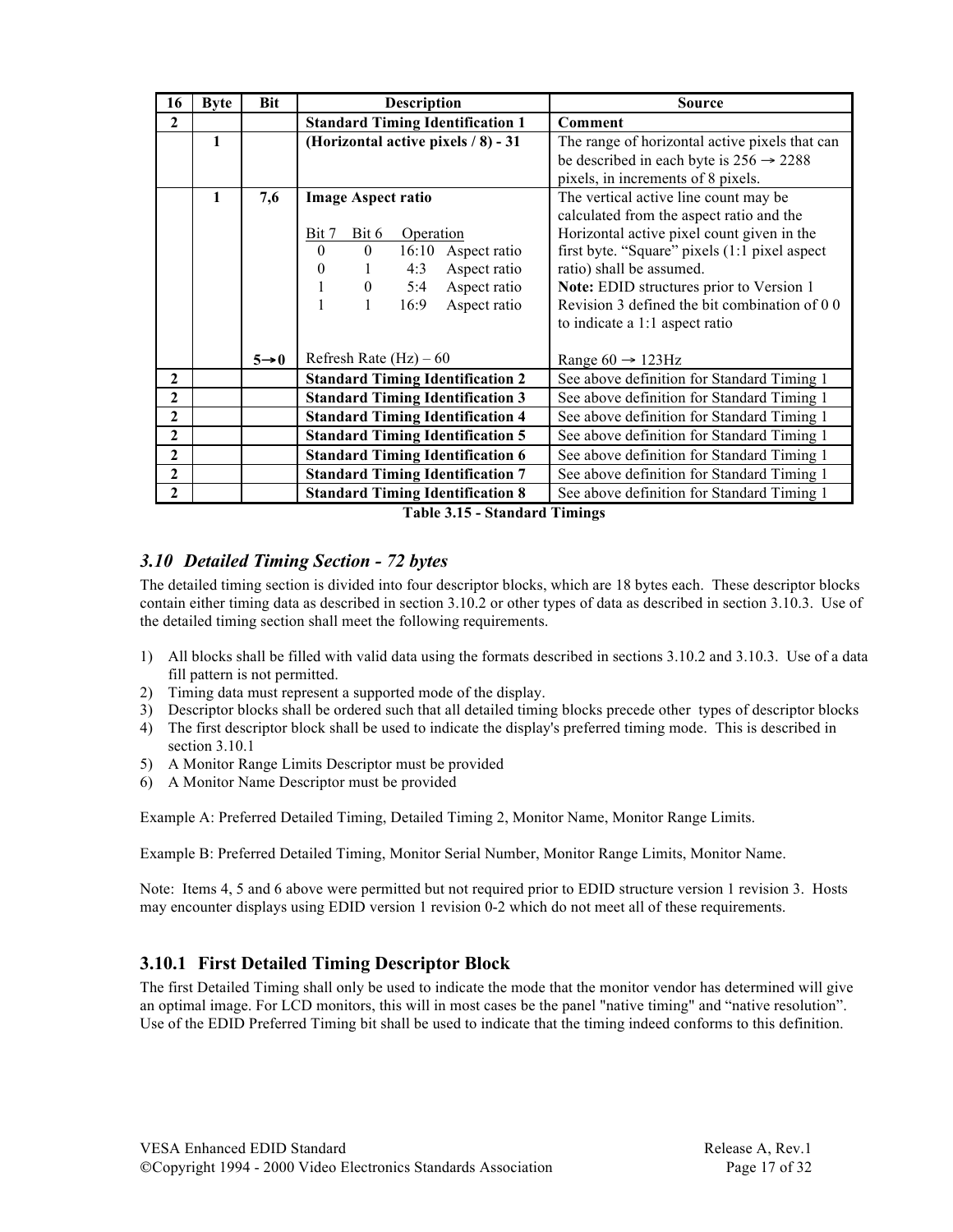| 18 | <b>Bytes</b> | <b>Detailed Timing Descriptions</b>               | Format                                                                                                  |  |  |
|----|--------------|---------------------------------------------------|---------------------------------------------------------------------------------------------------------|--|--|
|    | 2            | Pixel clock / 10,000                              | Stored LSB first                                                                                        |  |  |
|    |              |                                                   | Example : 135MHz would be 13500 decimal,                                                                |  |  |
|    |              |                                                   | stored as BCh, 34h                                                                                      |  |  |
|    | 1            | Horizontal Active                                 | Pixels, lower 8 bits                                                                                    |  |  |
|    | 1            | Horizontal Blanking                               | Pixels, lower 8 bits                                                                                    |  |  |
|    | $\mathbf{1}$ | Horizontal Active : Horizontal                    | Upper nibble : upper 4 bits of Horizontal Active                                                        |  |  |
|    |              | Blanking                                          | Lower nibble : upper 4 bits of Horizontal Blanking                                                      |  |  |
|    | $\mathbf{1}$ | Vertical Active                                   | Lines, lower 8 bits                                                                                     |  |  |
|    | $\mathbf{1}$ | Vertical Blanking                                 | Lines, lower 8 bits                                                                                     |  |  |
|    | $\mathbf{1}$ | Vertical Active : Vertical                        | Upper nibble : upper 4 bits of Vertical Active                                                          |  |  |
|    |              | Blanking                                          | Lower nibble : upper 4 bits of Vertical Blanking                                                        |  |  |
|    | $\mathbf{1}$ | Horizontal Sync. Offset                           | Pixels, from blanking starts, lower 8 bits                                                              |  |  |
|    | $\mathbf{1}$ | Horizontal Sync Pulse Width                       | Pixels, lower 8 bits                                                                                    |  |  |
|    | $\mathbf{1}$ | Vertical Sync Offset : Vertical                   | Upper nibble : lines, lower 4 bits of Vertical Sync Offset                                              |  |  |
|    |              | Sync Pulse Width                                  | Lower nibble : lines, lower 4 bits of Vertical Sync Pulse Width                                         |  |  |
|    | $\mathbf{1}$ | Horizontal Sync Offset                            | bits 7,6 : upper 2 bits of Horizontal Sync Offset                                                       |  |  |
|    |              | Horizontal Sync Pulse Width                       | bits 5,4 : upper 2 bits of Horizontal Sync Pulse Width                                                  |  |  |
|    |              | Vertical Sync Offset<br>Vertical Sync Pulse Width | bits 3,2 : upper 2 bits of Vertical Sync Offset<br>bits 1,0 : upper 2 bits of Vertical Sync Pulse Width |  |  |
|    | $\mathbf{1}$ | Horizontal Image Size                             | mm, lower 8 bits                                                                                        |  |  |
|    | $\,1$        | Vertical Image Size                               | mm, lower 8 bits                                                                                        |  |  |
|    | 1            | Horizontal & Vertical Image                       | Upper nibble : upper 4 bits of Horizontal Image Size                                                    |  |  |
|    |              | Size                                              | Lower nibble : upper 4 bits of Vertical Image Size                                                      |  |  |
|    | $\mathbf{1}$ | Horizontal Border                                 | Pixels, see Section 3.12                                                                                |  |  |
|    | $\mathbf{1}$ | Vertical Border                                   | Lines, see Section 3.12                                                                                 |  |  |
|    | $\mathbf{1}$ | Flags                                             | Interlace, Stereo, Horizontal polarity, Vertical polarity, Sync                                         |  |  |
|    |              |                                                   | Configuration, etc.                                                                                     |  |  |
|    |              |                                                   | Bit 7<br>Function                                                                                       |  |  |
|    |              |                                                   | Non-interlaced<br>$\boldsymbol{0}$                                                                      |  |  |
|    |              |                                                   | Interlaced<br>1                                                                                         |  |  |
|    |              |                                                   |                                                                                                         |  |  |
|    |              |                                                   | Function<br>Bit 6<br>Bit 5                                                                              |  |  |
|    |              |                                                   | $\mathbf{0}$<br>Normal display, no stereo<br>$\boldsymbol{0}$                                           |  |  |
|    |              |                                                   | See Table 3.17 for definition<br>X<br>$\mathbf{X}$                                                      |  |  |
|    |              |                                                   |                                                                                                         |  |  |
|    |              |                                                   | Bit 4<br>Bit 3 Function<br>$\boldsymbol{0}$<br>∩<br>Analog composite                                    |  |  |
|    |              |                                                   | Bipolar analog composite<br>0<br>1                                                                      |  |  |
|    |              |                                                   | Digital composite<br>0<br>1                                                                             |  |  |
|    |              |                                                   | Digital separate<br>1<br>1                                                                              |  |  |
|    |              |                                                   |                                                                                                         |  |  |
|    |              |                                                   | Bit 1<br>Function<br>Bit 2                                                                              |  |  |
|    |              |                                                   | The interpretation of bits 2 and 1 is dependent on the decode of                                        |  |  |
|    |              |                                                   | bits $4$ and $3$ - see Table $3.18$ .                                                                   |  |  |
|    |              |                                                   |                                                                                                         |  |  |
|    |              |                                                   | Bit 0<br>See Table 3.17 for definition                                                                  |  |  |

## **3.10.2 Detailed Timing Descriptor - 18 bytes**

**Table 3.16 - Detailed Timing Description**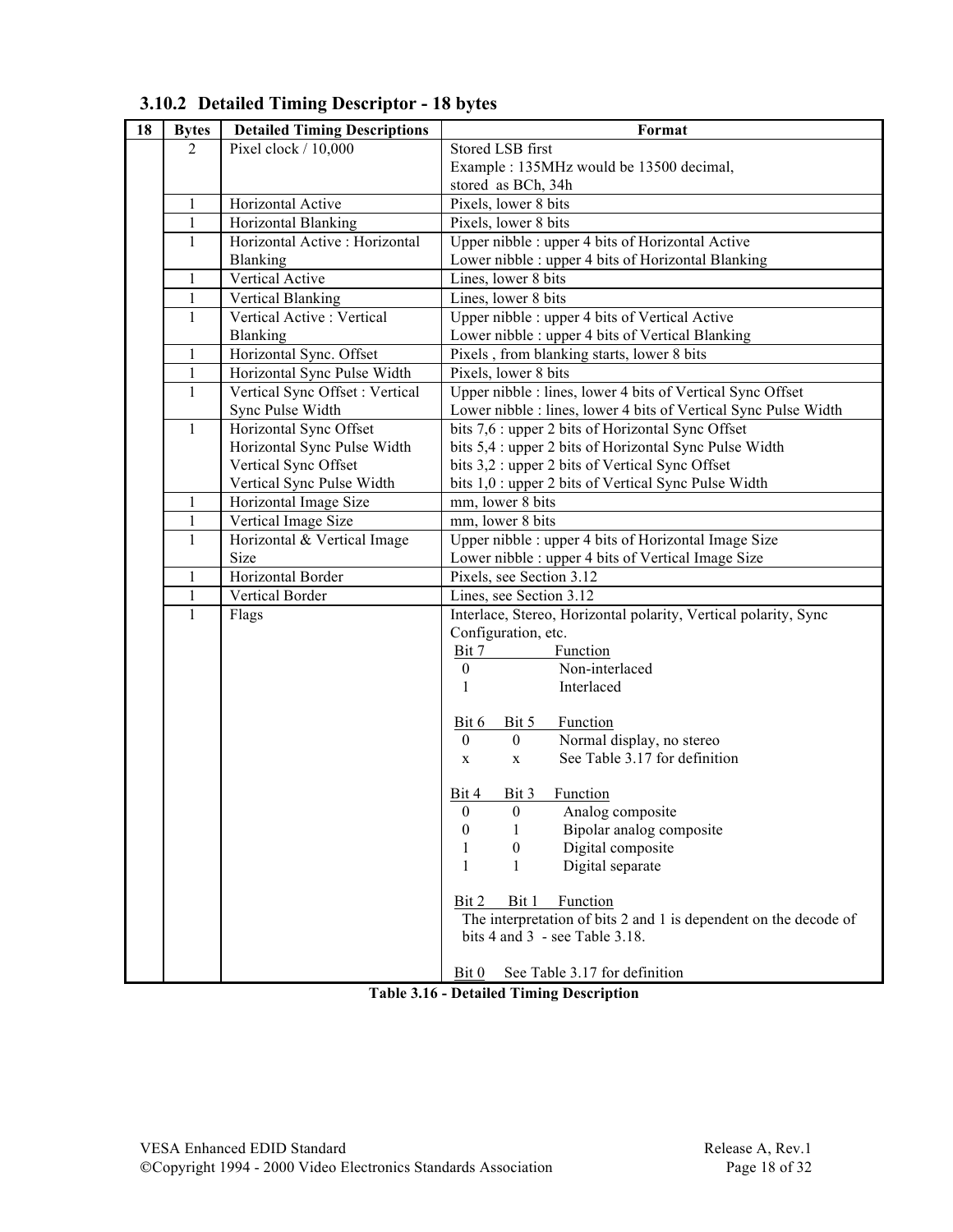| Bit 6    | Bit 5    | Bit 0 | <b>Definition</b>                                             |  |  |
|----------|----------|-------|---------------------------------------------------------------|--|--|
| $\theta$ | $\theta$ | X     | Normal display, no stereo. The value of bit 0 is "don't care" |  |  |
|          |          |       | Field sequential stereo, right image when stereo sync. $= 1$  |  |  |
|          | 0        |       | Field sequential stereo, left image when stereo sync. $= 1$   |  |  |
|          |          |       | 2-way interleaved stereo, right image on even lines           |  |  |
|          | $\theta$ |       | 2-way interleaved stereo, left image on even lines            |  |  |
|          |          |       | 4-way interleaved stereo                                      |  |  |
|          |          |       | Side-by-Side interleaved stereo                               |  |  |

**Table 3.17 - Decode of Stereo Mode Bits**

The sync scheme for a detailed timing is described in bits 4-1 of the Flag byte. Bits 4 and 3 describe one of four schemes. Bits 2 and 1 give further details dependent on the values in bits 4 and 3. This is shown in Table 3.18.

| Bits 4 and 3                              | Bit 2                | Bit 2 Def.                                                            | <b>Bit 1</b>           | Bit 1 Def.                                                                                                            |
|-------------------------------------------|----------------------|-----------------------------------------------------------------------|------------------------|-----------------------------------------------------------------------------------------------------------------------|
| 0.0<br>Analog<br>Composite                | Serrate              | If set, controller shall<br>supply serration (Hsync<br>during Vsync). | On RGB                 | If set, sync pulses should<br>appear on all 3 video signal<br>lines.<br>If not set, sync on green<br>video line only. |
| 0,1<br><b>Bipolar Analog</b><br>Composite | Serrate              | If set, controller shall<br>supply serration (Hsync<br>during Vsync). | On RGB                 | If set, sync pulses should<br>appear on all 3 video signal<br>lines.<br>If not set, sync on green<br>video line only. |
| 1,0<br>Digital<br>Composite               | Serrate              | If set, controller shall<br>supply serration (Hsync<br>during Vsync). | Composite<br>Polarity  | This is the polarity of the<br>Hsync pulses outside of<br>Vsync.<br>Polarity is positive if bit is<br>set to 1        |
| 1,1<br>Digital Separate                   | Vertical<br>Polarity | Vsync signal Polarity is<br>Positive if bit is set to 1.              | Horizontal<br>Polarity | Hsync signal polarity is<br>Positive if bit is set to 1.                                                              |

**Table 3.18 - Sync Signal Description**

### **3.10.3 Monitor Descriptor Description - 18 bytes**

The last three of the 18-byte Detailed Timing Description blocks may alternately be defined as Monitor Descriptor blocks using the general format shown in Table 3.19. Detailed descriptions of the data types are shown in Table 3.20. Those 18-byte blocks not used for Monitor Descriptors shall be used for detailed timings.

#### **Notes regarding EDID Monitor Range Limits Descriptor**

Use of this descriptor is mandatory.

Any timing outside these limits may cause the monitor to enter a self-protection mode. The host shall always verify that an intended timing falls within these limits before the timing is applied.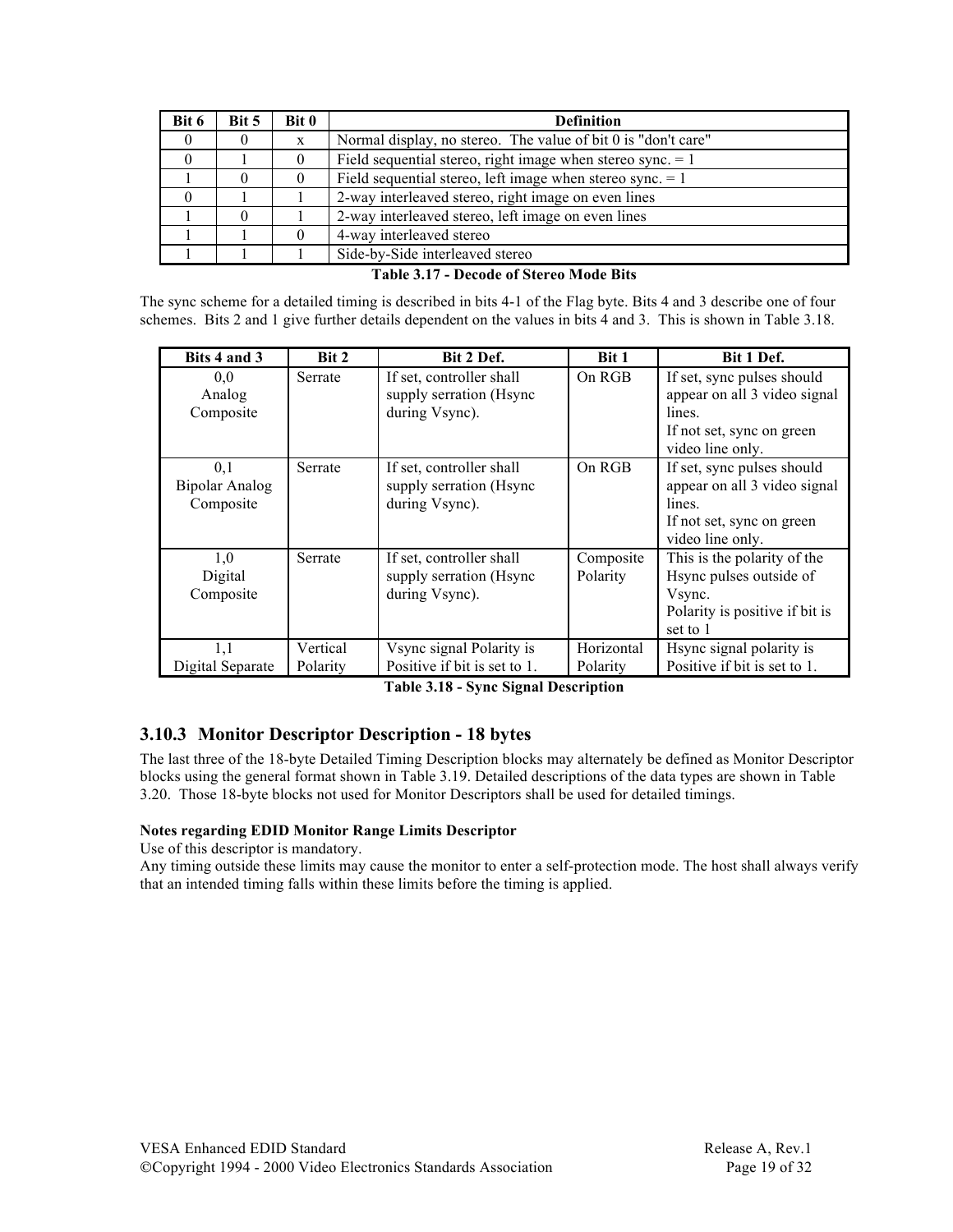| 18 | <b>Bytes</b> | <b>Monitor</b>    | <b>Values</b>                                                                      |  |  |  |
|----|--------------|-------------------|------------------------------------------------------------------------------------|--|--|--|
|    |              | <b>Descriptor</b> |                                                                                    |  |  |  |
|    | 2            | Flag              | $Flag = 0000h$ when block used as descriptor                                       |  |  |  |
|    |              | Flag              | Reserved $=$ 00h when block used as descriptor                                     |  |  |  |
|    |              | Data Type Tag     | FFh: Monitor Serial Number - Stored as ASCII, code page $\#$ 437, $\leq$ 13 bytes. |  |  |  |
|    |              | (Binary coded)    | FEh: ASCII String - Stored as ASCII, code page $\#$ 437, $\leq$ 13 bytes.          |  |  |  |
|    |              |                   | FDh: Monitor range limits, binary coded                                            |  |  |  |
|    |              |                   | FCh: Monitor name, stored as ASCII, code page #437                                 |  |  |  |
|    |              |                   | FBh: Descriptor contains additional color point data                               |  |  |  |
|    |              |                   | FAh: Descriptor contains additional Standard Timing Identifications                |  |  |  |
|    |              |                   | F9h - 11h: Currently undefined                                                     |  |  |  |
|    |              |                   | 10h: Dummy descriptor, used to indicate that the descriptor space is unused        |  |  |  |
|    |              |                   | 0Fh - 00h: Descriptor defined by manufacturer.                                     |  |  |  |
|    |              | Flag              | 00h when block used as descriptor                                                  |  |  |  |
|    | 13           | Descriptor Data   | Definition dependent on data type tag chosen. Tag definitions in Table 3.20        |  |  |  |

**Table 3.19 - Monitor Descriptor Block Summary**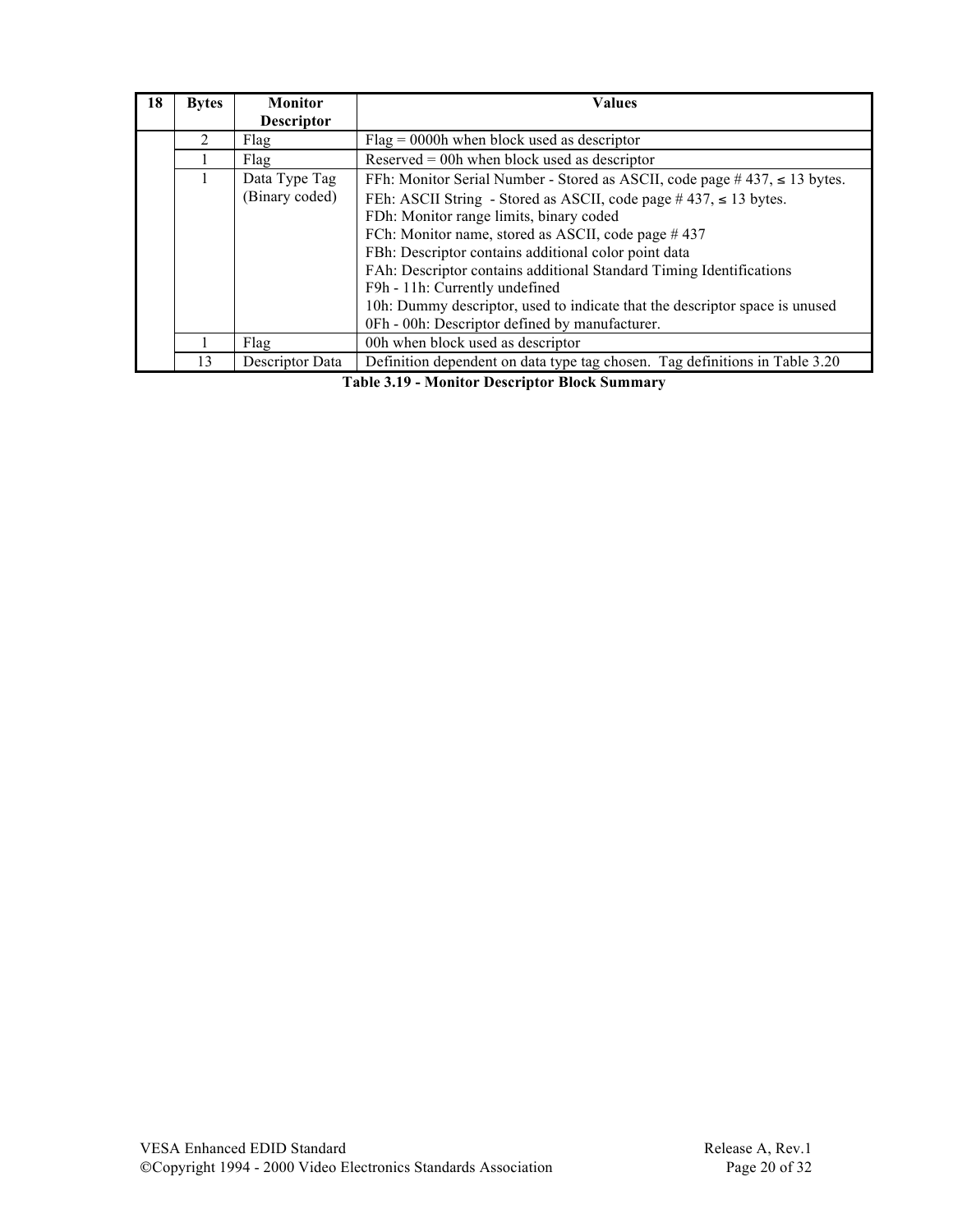| Data | <b>Monitor</b>                     | Format                                                                                                                                                                                                                                                                                                                                                                                                                                                                                                                                                                                                                                                |  |  |  |
|------|------------------------------------|-------------------------------------------------------------------------------------------------------------------------------------------------------------------------------------------------------------------------------------------------------------------------------------------------------------------------------------------------------------------------------------------------------------------------------------------------------------------------------------------------------------------------------------------------------------------------------------------------------------------------------------------------------|--|--|--|
| Tag  | <b>Descriptor Data</b>             |                                                                                                                                                                                                                                                                                                                                                                                                                                                                                                                                                                                                                                                       |  |  |  |
| FFh  | Monitor S/N<br>(ASCII)             | If < 13 bytes then terminate with ASCII code 0Ah and pad field with ASCII code<br>20h. Data shall be sequence such that 1st byte = 1st character etc.                                                                                                                                                                                                                                                                                                                                                                                                                                                                                                 |  |  |  |
| FEh  | <b>ASCII</b> Data<br><b>String</b> | If < 13 bytes then terminate with ASCII code 0Ah and pad field with ASCII code<br>20h. Data shall be sequence such that 1st byte $= 1$ st character etc.                                                                                                                                                                                                                                                                                                                                                                                                                                                                                              |  |  |  |
| FDh  | Monitor Range<br>Limits            | Byte 5 : Min. Vertical rate (for interlace this refers to field rate)<br>Binary coded rate in Hz., integer only<br>Byte 6: Max. Vertical rate (for interlace this refers to field rate)<br>Binary coded rate in Hz., integer only<br>Byte 7 : Min. Horizontal in kHz, integer only, binary coded<br>Byte 8: Max. Horizontal in kHz, integer only, binary coded<br>Byte 9: Max. Supported Pixel Clock (as defined by the display manufacturer)<br>Binary coded clock rate in MHz / 10<br>e.g. 130MHz is 0Dh<br>Note: Maximum Pixels Clock values that are not a multiple of 10MHz<br>should be rounded up to a multiple of 10MHz<br>e.g. 108MHz is 0Bh |  |  |  |
|      |                                    | Secondary timing formula support<br>Bytes $10 - 17$ are used to indicate support for a secondary timing formula.<br>Byte 10<br>$00h$ = No secondary timing formula supported (Support for default GTF<br>indicated in feature byte - Table 3.11)<br>$02h$ = Secondary GTF curve supported<br>All other values $=$ Reserved for future timing formula definitions                                                                                                                                                                                                                                                                                      |  |  |  |
|      |                                    | If Byte $10 = 00h$ No secondary timing formula supported, the following applies:<br>Byte $11:$ Set = 0Ah.<br>Byte $12-17$ : Set = 20h.                                                                                                                                                                                                                                                                                                                                                                                                                                                                                                                |  |  |  |
|      |                                    | If Byte $10 = 02h$ Secondary GTF supported, the following applies:<br>The standard Generalized Timing Formula with modified C, M, K and J parameters<br>is used for a secondary timing curve. For definition of these GTF parameters, see the<br>VESA GTF standard.                                                                                                                                                                                                                                                                                                                                                                                   |  |  |  |
|      |                                    | Byte 11: Reserved $Set = 00h$<br>Byte 12 : Start frequency for secondary curve, Hor. freq./2 [kHz]<br>$0 = C = 127$<br>Byte $13: C*2$<br>Byte 14 and 15: M (LSB) 0= <m=<65535<br>Byte <math>16:K</math><br/><math>0 = <k 255<="" <="" math=""><br/>Byte <math>17: J^*2 \quad 0 = <j <127<="" =="" math=""></j></math></k></math></m=<65535<br>                                                                                                                                                                                                                                                                                                        |  |  |  |
| FCh  | Monitor Name<br>(ASCII)            | If < 13 bytes then terminate with ASCII code 0Ah and pad field with ASCII code<br>20h.<br>Note: Intent of this field is to provide a meaningful name to the user                                                                                                                                                                                                                                                                                                                                                                                                                                                                                      |  |  |  |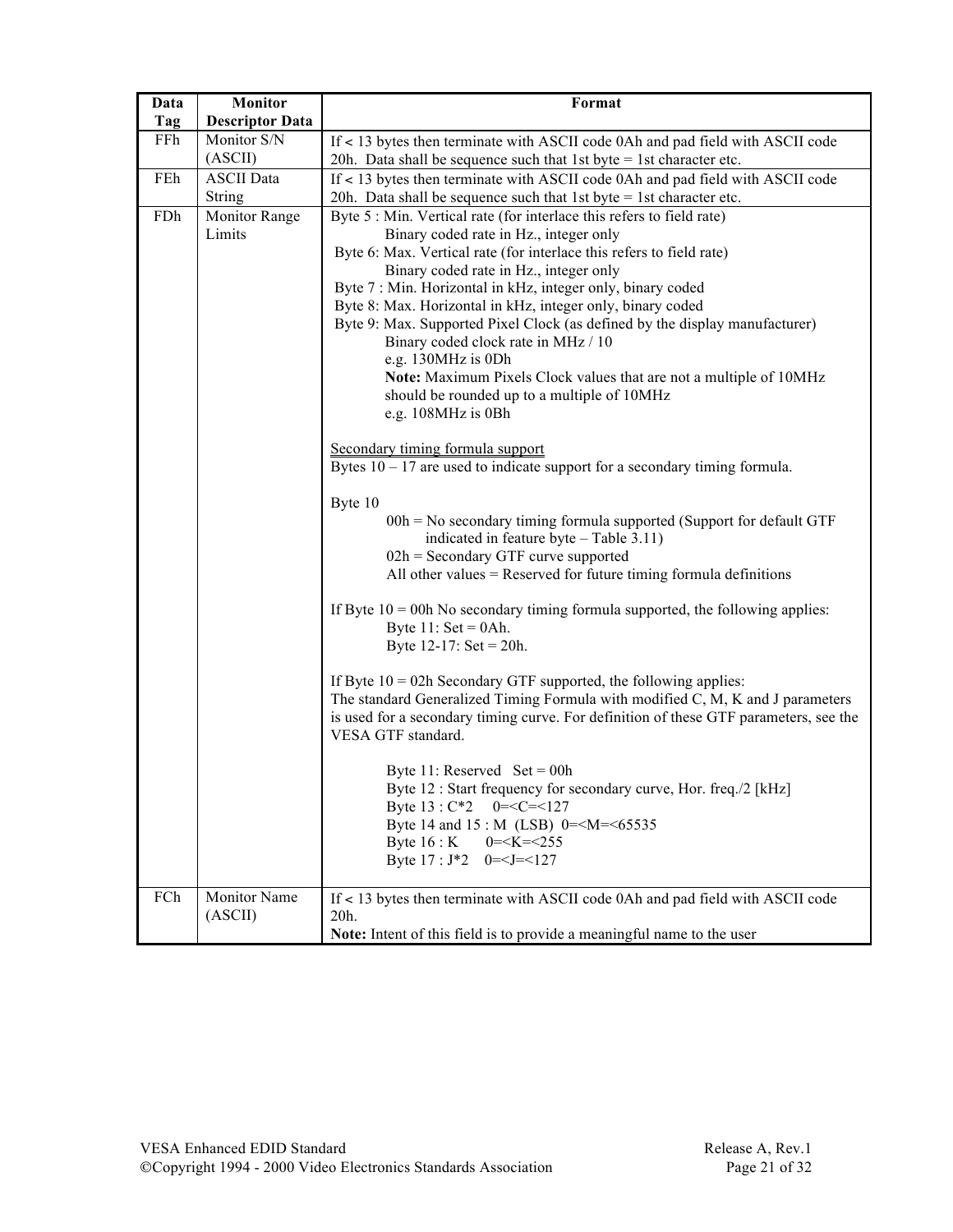| Data   | <b>Monitor</b>         | Format                                                                              |
|--------|------------------------|-------------------------------------------------------------------------------------|
| Tag    | <b>Descriptor Data</b> |                                                                                     |
| FBh    | Color Point            | Note: Chromaticity data to be coded as Section 3.7                                  |
|        |                        | Note: Gamma data to be coded as Section 3.7                                         |
|        |                        | Byte 5 : White point index number (binary)                                          |
|        |                        | Byte 6 : White low bits                                                             |
|        |                        | Byte 7 : White x                                                                    |
|        |                        | Byte 8 : White y                                                                    |
|        |                        | Byte 9 : White Gamma                                                                |
|        |                        | Byte 10 : White point index number (binary)                                         |
|        |                        | Byte 11 : White low bits                                                            |
|        |                        | Byte 12 : White x                                                                   |
|        |                        | Byte 13 : White y                                                                   |
|        |                        | Byte 14 : White Gamma                                                               |
|        |                        | Byte $15 : Set = 0Ah$                                                               |
|        |                        | Byte $16 - 17$ : Set = 20h                                                          |
|        |                        | Note: An index number of 00h indicates that no color point data follows             |
| FAh    | <b>Standard Timing</b> | Note: Data format as Section 3.9                                                    |
|        | Identifiers            | Bytes 5 & 6 : Standard Timing Identification 9                                      |
|        |                        | Bytes 7 & 8 : Standard Timing Identification 10                                     |
|        |                        | Bytes 9 & 10 : Standard Timing Identification 11                                    |
|        |                        | Bytes 11 & 12 : Standard Timing Identification 12                                   |
|        |                        | Bytes 13 & 14 : Standard Timing Identification 13                                   |
|        |                        | Bytes 15 & 16 : Standard Timing Identification 14                                   |
|        |                        | Byte $17 : Set = 0Ah$                                                               |
|        |                        | Note: It is permissible to redefine more than one detailed timing block as Standard |
|        |                        | Timing Identifiers.                                                                 |
| $00 -$ | Manufacturer           | Note: Descriptors with data type tags in this range are defined by the monitor      |
| 0Fh    | Specified              | manufacturers and are not specified by VESA. Questions regarding interpretation     |
|        |                        | should be directed to the monitor manufacturer.                                     |
|        |                        | Note: EDID structure Version 1 Revision 1 reserved only tags 00h & 01h for          |
|        |                        | manufacturer specific use.                                                          |

#### **Table 3.20 - Monitor Descriptor Details**

# *3.11 Extension Flag and Checksum*

| <b>Bytes</b> | <b>Description</b> | <b>Function</b>                                                                                         |
|--------------|--------------------|---------------------------------------------------------------------------------------------------------|
|              | Extension Flag     | Indicates the number of (optional) Extension EDID blocks to follow.                                     |
|              | Checksum           | This byte should be programmed such that a one-byte checksum of the<br>entire 128-byte EDID equals 00h. |

**Table 3.21 - Extension Flag and Checksum**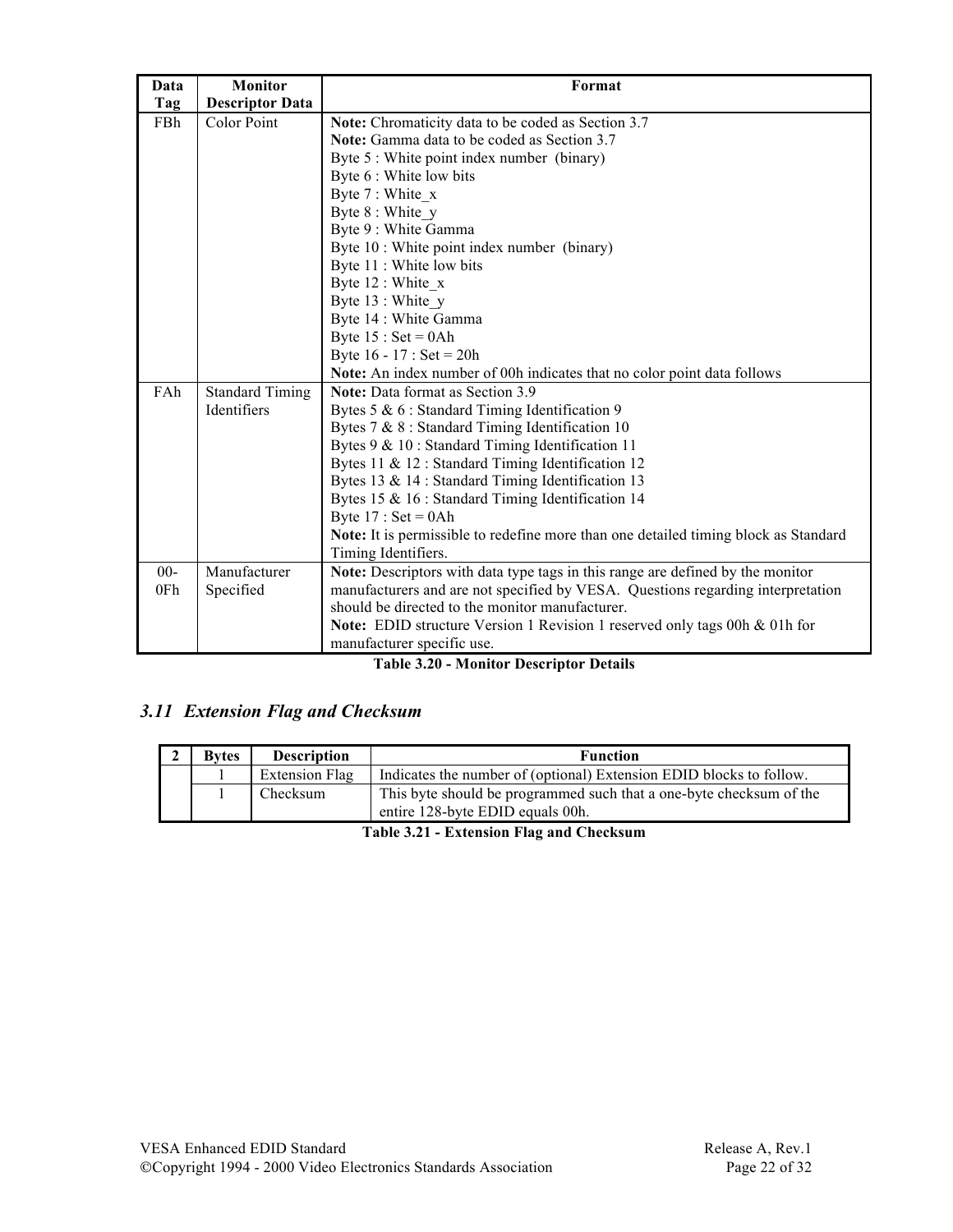### *3.12 Note Regarding Borders*

This section is included to provide a frame of reference for the use of borders in detailed timings.

- Both the horizontal and vertical border sizes are for one side only. (i.e. the actual number of pixels or lines taken up by both borders is twice the listed value)
- Borders are assumed to be symmetric.
- Borders are not considered part of the active image time and do not affect the total line time, which should always be found by adding the active and blanking times for each axis.
- Borders may be part of the blanking time, but that portion that may be safely used to provide an illuminated solid-color border around the active image area.



| VA.        | <b>Vertical Active</b>          | HA.        | Horizontal Active                 |
|------------|---------------------------------|------------|-----------------------------------|
| <b>VBL</b> | Vertical Blanking               | <b>HBL</b> | Horizontal Blanking               |
| VB.        | Vertical Border                 | HB.        | Horizontal Border                 |
| VSO        | Vertical Sync. Offset           | <b>HSO</b> | Horizontal Sync. Offset           |
|            | VSPW Vertical Sync. Pulse Width |            | HSPW Horizontal Sync. Pulse Width |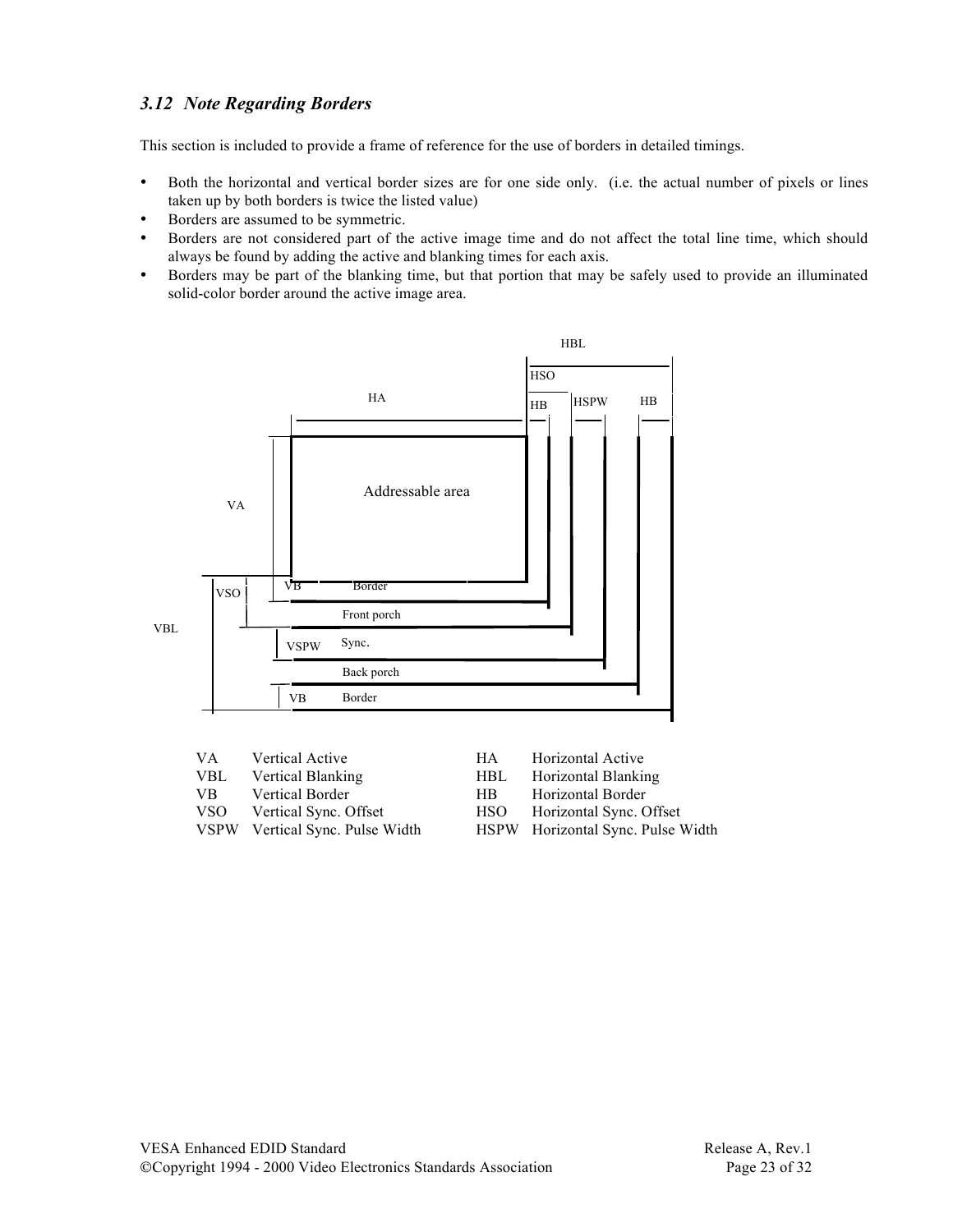# **4. EDID Extensions**

Extensions to the basic 128-byte EDID structure are defined in separate VESA Standard documents.

At the time of writing this document the following extensions are planned:

LCD Monitor Timing extension Standard Timing extension Color information EDID Structure 2.0 as extension under E-EDID

# **5. Timing information priority order**

The basic 128-byte EDID data structure contains four different types of timing information, Established, Standard, Preferred and Detailed timings.

The monitor should populate these data fields with the understanding that the host will evaluate and support the timing modes in the following priority order:

| <b>PRIORITY</b> | If GTF supported as indicated by                                                                                                                                  | If GTF not supported                                                                                                        |
|-----------------|-------------------------------------------------------------------------------------------------------------------------------------------------------------------|-----------------------------------------------------------------------------------------------------------------------------|
|                 | any GTF flag in EDID                                                                                                                                              |                                                                                                                             |
|                 | Preferred Detailed Timing                                                                                                                                         | Preferred Detailed Timing                                                                                                   |
| $\overline{2}$  | Other Detailed Timings if present                                                                                                                                 | Other Detailed Timings if present                                                                                           |
| 3               | Standard Timings in order listed<br>(first listed timing has highest)                                                                                             | Standard Timings in order listed<br>(first listed timing has highest)                                                       |
|                 | priority)                                                                                                                                                         | priority)                                                                                                                   |
| 4               | Any GTF timing that falls within the<br>range limits of the monitor.<br>All range limits parameters must be<br>evaluated and verified to be within<br>the limits. | Any Established Timing listed as<br>supported                                                                               |
| 5               | Any Established Timing listed as<br>supported.                                                                                                                    | Any Default GTF mode that falls<br>within the indicated monitor range<br>limits.<br>Image may not be perfectly<br>centered. |

HOSTS SHOULD NOT USE ANY OTHER TIMINGS UNLESS THEY HAVE POSITIVELY IDENTIFIED THE MONITOR AND HAVE PRIOR KNOWLEDGE ABOUT OTHER SUPPORTED MODES.

If additional timing information is contained in EDID extensions, the timing priority order should be according to the rules established in the VESA Standard describing the first listed EDID extension.

For example the LCD Timings extension may specify that the timings contained in the LCD Extension have higher priority than the timings listed in the basic EDID structure.

If there is an extension with Standard timings, the VESA Standard describing this extension may specify that the standard timings listed in the extension have priority immediately before the standard timings in the basic EDID structure. Otherwise, the priority order is the one specified in this document.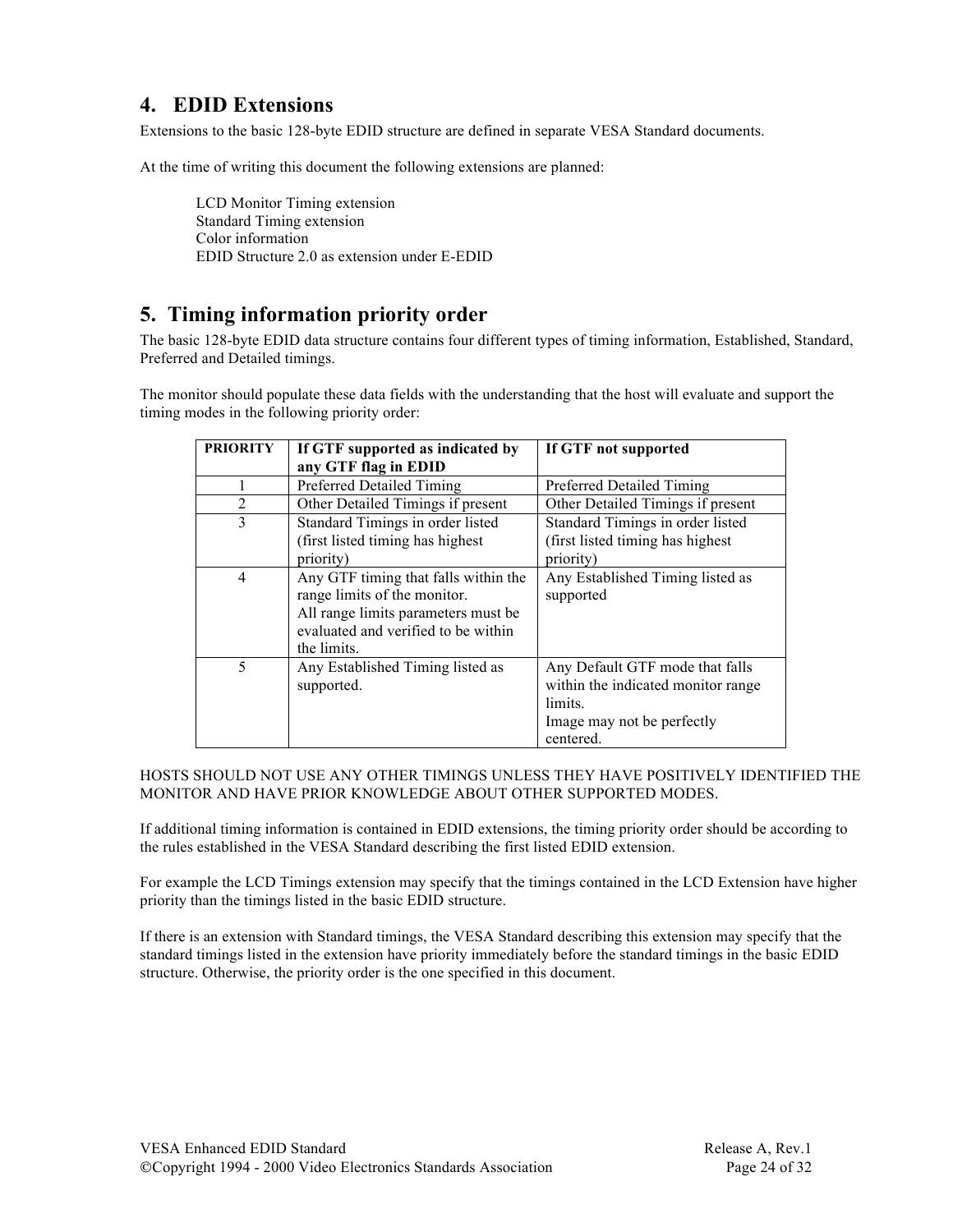# **6. APPENDIX A - Sample EDID**

## *6.1 EXAMPLE 1. Enhanced EDID sample with sRGB and Secondary GTF*

| <b>BYTE</b><br><b>HEX</b> | <b>FUNCTION</b>        | Value<br><b>HEX</b> | <b>BIN</b> | <b>DEC</b>       | <b>ASCII</b> | <b>Notes</b>                  |
|---------------------------|------------------------|---------------------|------------|------------------|--------------|-------------------------------|
| $\boldsymbol{0}$          | Header                 | $00\,$              | 00000000   | $\boldsymbol{0}$ |              |                               |
| 1                         |                        | $\rm FF$            | 11111111   | 255              |              |                               |
| $\overline{\mathbf{c}}$   |                        | FF                  | 11111111   | 255              |              |                               |
| 3                         |                        | $\rm FF$            | 11111111   | 255              |              |                               |
| 4                         |                        | FF                  | 11111111   | 255              |              |                               |
| 5                         |                        | FF                  | 11111111   | 255              |              |                               |
| 6                         |                        | $\rm FF$            | 11111111   | 255              |              |                               |
| 7                         |                        | $00\,$              | 00000000   | $\boldsymbol{0}$ |              |                               |
| $\,8\,$                   | EISA Manuf. Code LSB   | 10                  | 00010000   | 16               |              | <b>DELL EISA ID</b>           |
| 9                         | Compressed ASCII       | AC                  | 10101100   | 172              |              |                               |
| 0A                        | Product code           | AB                  | 10101011   | 171              |              | <b>DELL</b> Product code      |
| 0B                        | hex, LSB first         | 50                  | 01010000   | 80               |              |                               |
| 0 <sub>C</sub>            | 32-bit ser $#$         | $00\,$              | 00000000   | $\boldsymbol{0}$ |              |                               |
| 0 <sub>D</sub>            |                        | $00\,$              | 00000000   | $\boldsymbol{0}$ |              |                               |
| 0E                        |                        | $00\,$              | 00000000   | $\boldsymbol{0}$ |              |                               |
| 0F                        |                        | $00\,$              | 00000000   | $\boldsymbol{0}$ |              |                               |
| 10                        | Week of manufacture    | 2A                  | 00101010   | 42               |              |                               |
| 11                        | Year of manufacture    | 09                  | 00001001   | 9                |              |                               |
| 12                        | EDID Structure Ver.    | 01                  | 00000001   | $\mathbf{1}$     |              |                               |
| 13                        | EDID revision #        | 03                  | 00000011   | 3                |              |                               |
| 14                        | Video input definition | 0E                  | 00001110   | 14               |              |                               |
| 15                        | Max H image size       | 26                  | 00100110   | 38               | 38 cm        |                               |
| 16                        | Max V image size       | 1 <sub>D</sub>      | 00011101   | 29               | 29cm         |                               |
| 17                        | Display Gamma          | 96                  | 10010110   | 150              |              | Gamma 2.5                     |
| 18                        | Feature support        | $\rm EF$            | 11101111   | 239              |              | Stand-by, Suspend, Active Off |
|                           |                        |                     |            |                  |              | RGB Color                     |
|                           |                        |                     |            |                  |              | sRGB supported                |
|                           |                        |                     |            |                  |              | Preferred Timing              |
|                           |                        |                     |            |                  |              | Default GTF supported         |
| 19                        | Red/green low bits     | EЕ                  | 11101110   | 238              |              |                               |
| 1A                        | Blue/white low bits    | 91                  | 10010001   | 145              |              |                               |
| 1B                        | Red x / high bits      | A <sub>3</sub>      | 10100011   | 163              |              | $Red x 0.6400 =$              |
|                           |                        |                     |            |                  |              | 10100001111                   |
| 1 <sup>C</sup>            | Red y                  | 54                  | 01010100   | 84               |              | $Red y 0.3300 =$              |
|                           |                        |                     |            |                  |              | 0101010010                    |
| 1 <sub>D</sub>            | Green x                | 4C                  | 01001100   | 76               |              | Green x $0.3000 =$            |
|                           |                        |                     |            |                  |              | 0100110011                    |
| 1E                        | Green y                | 99                  | 10011001   | 153              |              | Green y $0.6000 =$            |
|                           |                        |                     |            |                  |              | 1001100110                    |
| 1F                        | Blue x                 | 26                  | 00100110   | 38               |              | Blue x $0.1500 = 0010011010$  |
| $20\,$                    | Blue y                 | 0F                  | 00001111   | 15               |              | Blue y $0.0600 =$             |
|                           |                        |                     |            |                  |              | 0000111101                    |
| 21                        | White x                | 50                  | 01010000   | 80               |              | White $x 0.3127 =$            |
|                           |                        |                     |            |                  |              | 0101000000                    |
| 22                        | White y                | 54                  | 01010100   | 84               |              | White y $0.3290 =$            |
|                           |                        |                     |            |                  |              | 0101010001                    |
| 23                        | Established timing I   | A <sub>5</sub>      | 10100101   | 165              |              | 720x400 @70Hz                 |
|                           |                        |                     |            |                  |              | 640x480 @60Hz                 |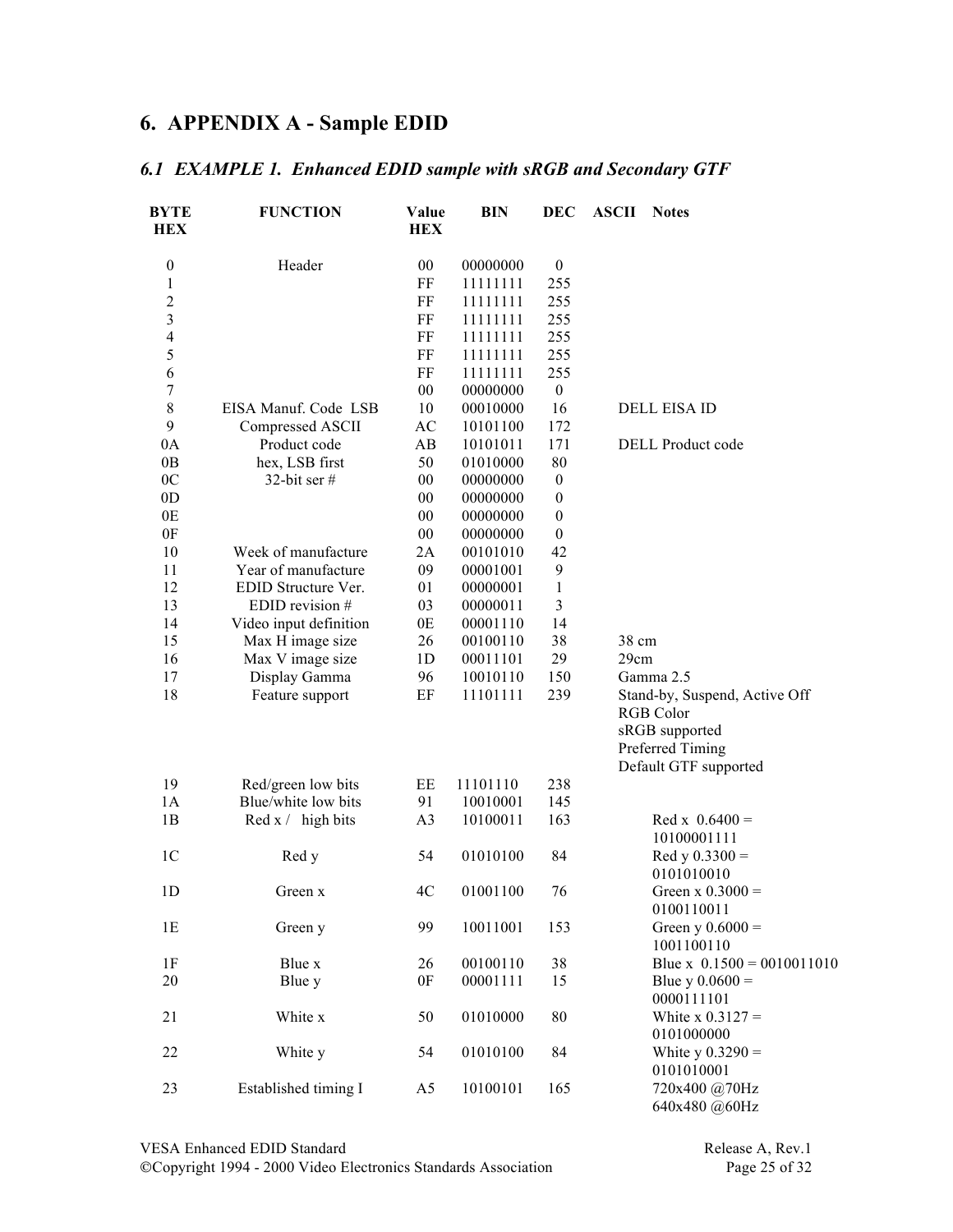| <b>BYTE</b><br><b>HEX</b> | <b>FUNCTION</b>                                    | Value<br><b>HEX</b> | <b>BIN</b>           | <b>DEC</b>                           | <b>ASCII</b>   | <b>Notes</b>                                                                         |
|---------------------------|----------------------------------------------------|---------------------|----------------------|--------------------------------------|----------------|--------------------------------------------------------------------------------------|
| 24                        | Established timing II                              | 43                  | 01000011             | 67                                   |                | 640x480 @75Hz<br>800x600 @60Hz<br>800x600 @75Hz<br>1024x768 @75Hz<br>1280x1024 @75Hz |
| 25                        | Established timing III                             | $00\,$              | 00000000             | $\boldsymbol{0}$                     |                |                                                                                      |
| 26                        | Standard timing #1                                 | A9                  | 10101001             | 169                                  |                | 1600x1200 @75Hz                                                                      |
| 27                        |                                                    | 4F                  | 01001111             | 79                                   |                |                                                                                      |
| 28                        | Standard timing #2                                 | A9                  | 10101001             | 169                                  |                | 1600x200 @85Hz                                                                       |
| 29                        |                                                    | 59                  | 01011001             | 89                                   |                |                                                                                      |
| 2A                        | Standard timing #3                                 | 71                  | 01110001             | 113                                  |                | 1152x864 @85Hz                                                                       |
| 2B                        |                                                    | 59                  | 01011001             | 89                                   |                |                                                                                      |
| 2C                        | Standard timing #4                                 | 61                  | 01100001             | 97                                   |                | 1024x768 @85Hz                                                                       |
| 2D                        |                                                    | 59                  | 01011001             | 89                                   |                |                                                                                      |
| 2E                        | Standard timing #5                                 | 45                  | 01000101             | 69                                   |                | 800x600 @85Hz                                                                        |
| 2F                        |                                                    | 59                  | 01011001             | 89                                   |                |                                                                                      |
| 30                        | Standard timing #6                                 | 31                  | 00110001             | 49                                   |                | 640x480 @85Hz                                                                        |
| 31                        |                                                    | 59                  | 01011001             | 89                                   |                |                                                                                      |
| 32                        | Standard timing #7                                 | C <sub>2</sub>      | 11000010             | 194                                  |                | 1800x1440 @75Hz                                                                      |
| 33                        |                                                    | $8\mathrm{F}$       | 10001111             | 143                                  |                |                                                                                      |
| 34                        | Standard timing #8                                 | 01<br>01            | 00000001<br>00000001 | $\mathbf{1}$<br>$\mathbf{1}$         |                | <b>NOT USED</b>                                                                      |
| 35<br>36                  |                                                    | 86                  | 10000110             | 134                                  |                |                                                                                      |
|                           | Detailed timing /monitor<br>descriptor $# 1$       |                     |                      |                                      |                |                                                                                      |
| 37                        | 1280x1024 @85Hz,<br>157.5MHz                       | 3D                  | 00111101             | 61                                   |                |                                                                                      |
| 38                        | Hor active $= 1280$ pixels                         | $00\,$              | 00000000             | $\boldsymbol{0}$                     |                |                                                                                      |
| 39                        | Hor blanking $= 448$ pixels                        | C <sub>0</sub>      | 11000000             | 192                                  |                |                                                                                      |
| 3A                        |                                                    | 51                  | 01010001             | 81                                   |                |                                                                                      |
| 3B                        | Vertical active $= 1024$ lines                     | $00\,$              | 00000000             | $\boldsymbol{0}$                     |                |                                                                                      |
| 3C                        | Vertical blanking $=$ 48 lines                     | 30                  | 00110000             | 48                                   |                |                                                                                      |
| 3D                        |                                                    | 40                  | 01000000             | 64                                   |                |                                                                                      |
| 3E                        | Hor sync. offset = $64$ pixels                     | 40                  | 01000000             | 64                                   |                |                                                                                      |
| 3F                        | H sync. width $= 160$ pixels                       | A0                  | 10100000             | 160                                  |                |                                                                                      |
| 40                        | V sync. offset $= 1$ lines                         | 13                  | 00010011             | 19                                   |                |                                                                                      |
| 41                        | V sync. width $=$ 3 lines                          | $00\,$              | 00000000             | $\boldsymbol{0}$                     |                |                                                                                      |
| 42                        | H image size $=$ 380 mm                            | 7C                  | 01111100             | 124                                  |                |                                                                                      |
| 43                        | V image size $= 290$ mm                            | 22                  | 00100010             | 34                                   |                |                                                                                      |
| 44                        | No Horizontal border                               | 11<br>$00\,$        | 00010001             | 17                                   |                |                                                                                      |
| 45<br>46                  | No Vertical Border                                 | $00\,$              | 00000000<br>00000000 | $\boldsymbol{0}$<br>$\boldsymbol{0}$ |                |                                                                                      |
| 47                        | Separate digital syncs.,<br>H / V polarity = $+/+$ | 1E                  | 00011110             | 30                                   |                |                                                                                      |
| 48                        | Detailed timing /monitor<br>descriptor $# 2$       | 00                  | 00000000             | $\boldsymbol{0}$                     |                |                                                                                      |
| 49                        | monitor serial Number                              | 00                  | 00000000             | $\boldsymbol{0}$                     |                |                                                                                      |
| 4A                        | "55347BONZH47"                                     | $00\,$              | 00000000             | $\boldsymbol{0}$                     |                |                                                                                      |
| 4B                        |                                                    | FF                  | 11111111             | 255                                  |                |                                                                                      |
| 4C                        |                                                    | 00                  | 00000000             | $\boldsymbol{0}$                     |                |                                                                                      |
| 4D                        |                                                    | 35                  | 00110101             | 53                                   | 5              |                                                                                      |
| 4E                        |                                                    | 35                  | 00110101             | 53                                   | 5              |                                                                                      |
| 4F                        |                                                    | 33                  | 00110011             | 51                                   | $\overline{3}$ |                                                                                      |
| 50                        |                                                    | 34                  | 00110100             | 52                                   | $\overline{4}$ |                                                                                      |
| 51                        |                                                    | 37                  | 00110111             | 55                                   | $\tau$         |                                                                                      |
| 52                        |                                                    | 42                  | 01000010             | 66                                   | B              |                                                                                      |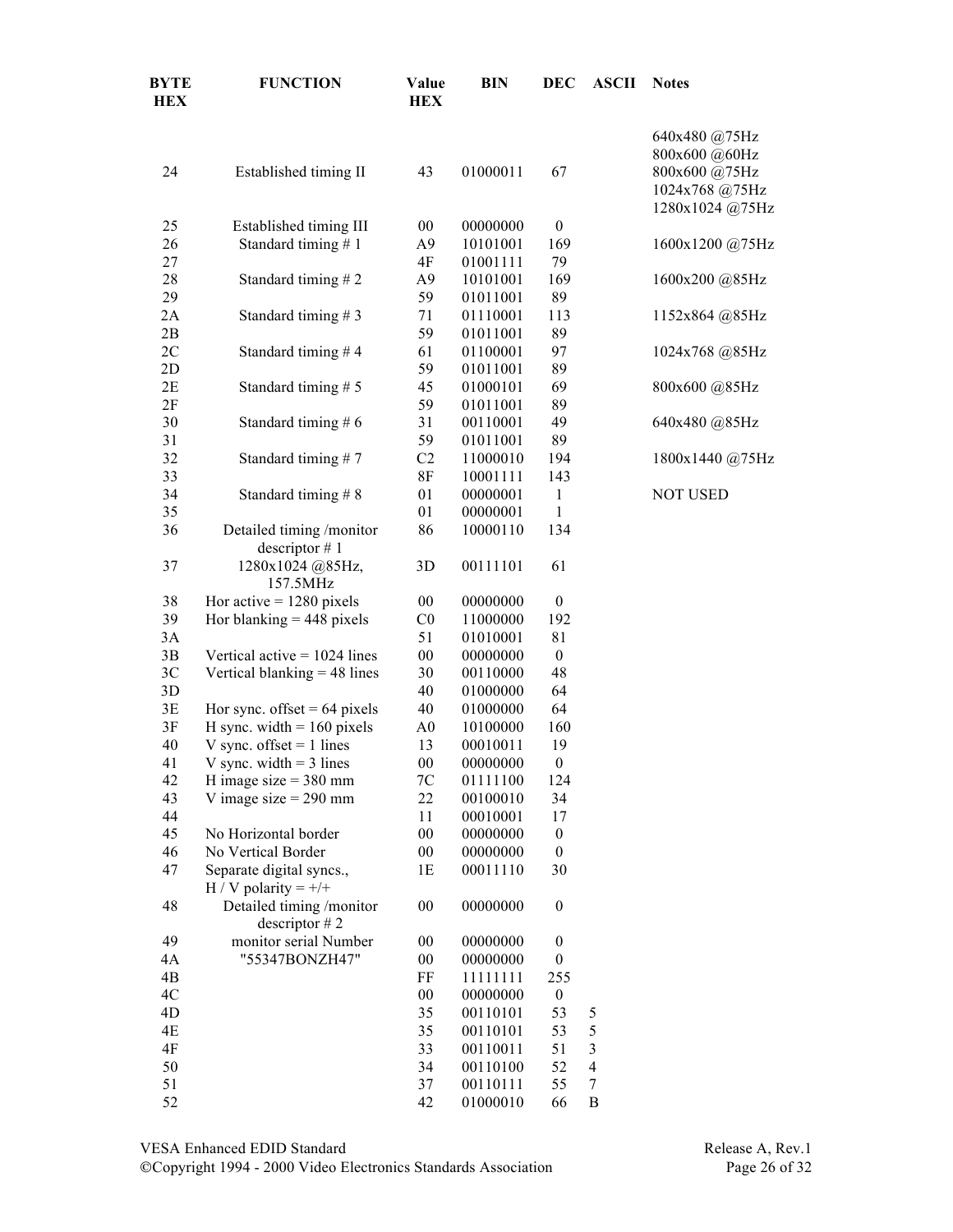| <b>BYTE</b><br><b>HEX</b> | <b>FUNCTION</b>                              | Value<br><b>HEX</b> | <b>BIN</b> | <b>DEC</b>       | <b>ASCII</b>   | <b>Notes</b> |
|---------------------------|----------------------------------------------|---------------------|------------|------------------|----------------|--------------|
| 53                        |                                              | 4F                  | 01001111   | 79               | $\mathcal{O}$  |              |
| 54                        |                                              | 4E                  | 01001110   | 78               | N              |              |
| 55                        |                                              | 5A                  | 01011010   | 90               | Z              |              |
| 56                        |                                              | 48                  | 01001000   | 72               | H              |              |
| 57                        |                                              | 34                  | 00110100   | 52               | $\overline{4}$ |              |
| 58                        |                                              | 37                  | 00110111   | 55               | 7              |              |
| 59                        |                                              | 0A                  | 00001010   | 10               |                |              |
| 5A                        | Detailed timing /monitor<br>descriptor $# 3$ | $00\,$              | 00000000   | $\boldsymbol{0}$ |                |              |
| 5B                        |                                              | 00                  | 00000000   | $\boldsymbol{0}$ |                |              |
| 5C                        | Monitor name                                 | $00\,$              | 00000000   | $\boldsymbol{0}$ |                |              |
| 5D                        | "DELL UR111"                                 | FC                  | 11111100   | 252              |                |              |
| $5E$                      |                                              | $00\,$              | 00000000   | $\boldsymbol{0}$ |                |              |
| $5F$                      |                                              | 44                  | 01000100   | 68               | D              |              |
| 60                        |                                              | 45                  | 01000101   | 69               | E              |              |
| 61                        |                                              | 4C                  | 01001100   | 76               | L              |              |
| 62                        |                                              | 4C                  | 01001100   | 76               | L              |              |
| 63                        |                                              | 20                  | 00100000   | 32               |                |              |
| 64                        |                                              | 55                  | 01010101   | 85               | $\mathbf U$    |              |
| 65                        |                                              | 52                  | 01010010   | 82               | $\mathbf R$    |              |
| 66                        |                                              | 31                  | 00110001   | 49               | $\mathbf{1}$   |              |
| 67                        |                                              | 31                  | 00110001   | 49               | $\mathbf{1}$   |              |
| 68                        |                                              | 31                  | 00110001   | 49               | $\mathbf{1}$   |              |
| 69                        |                                              | 0A                  | 00001010   | 10               |                |              |
| 6A                        |                                              | 20                  | 00100000   | 32               |                |              |
| 6 <sub>B</sub>            |                                              | 20                  | 00100000   | 32               |                |              |
| 6C                        | Detailed timing /monitor<br>descriptor $#4$  | 00                  | 00000000   | $\boldsymbol{0}$ |                |              |
| 6D                        |                                              | $00\,$              | 00000000   | $\boldsymbol{0}$ |                |              |
| 6E                        | <b>MONITOR RANGE LIMITS</b>                  | $00\,$              | 00000000   | $\boldsymbol{0}$ |                |              |
| 6F                        |                                              | FD                  | 11111101   | 253              |                |              |
| 70                        |                                              | $00\,$              | 00000000   | $\boldsymbol{0}$ |                |              |
| 71                        | Vert range                                   | 30                  | 00110000   | 48               |                | 48HZ         |
| 72                        |                                              | A <sub>0</sub>      | 10100000   | 160              |                | 160HZ        |
| 73                        | Horizontal range                             | 1E                  | 00011110   | 30               |                | 30kHz        |
| 74                        |                                              | 79                  | 01111001   | 121              |                | 121kHz       |
| 75                        | Max Dot Clock                                | 1 <sup>C</sup>      | 00011100   | 28               |                | 280MHz       |
| 76                        | Secondary GTF                                | 02                  | 00000010   | $\overline{2}$   |                |              |
| 77                        | Reserved 00                                  | $00\,$              | 00000000   | $\boldsymbol{0}$ |                |              |
| 78                        | Start freq. 80kHz                            | 28                  | 00101000   | 40               |                |              |
| 79                        | $C=40$                                       | 50                  | 01010000   | 80               |                |              |
| 7A                        | $M = 3600$                                   | 10                  | 00010000   | 16               |                |              |
| 7B                        |                                              | 0E                  | 00001110   | 14               |                |              |
| $7\mathrm{C}$             | $K = 128$                                    | 80                  | 10000000   | 128              |                |              |
| 7D                        | $J=35$                                       | 46                  | 01000110   | 70               |                |              |
| 7E                        | <b>Extension Flag</b>                        | $00\,$              | 00000000   | $\boldsymbol{0}$ |                |              |
| $7\mathrm{F}$             | Checksum                                     | 8D                  | 10001101   | 141              |                |              |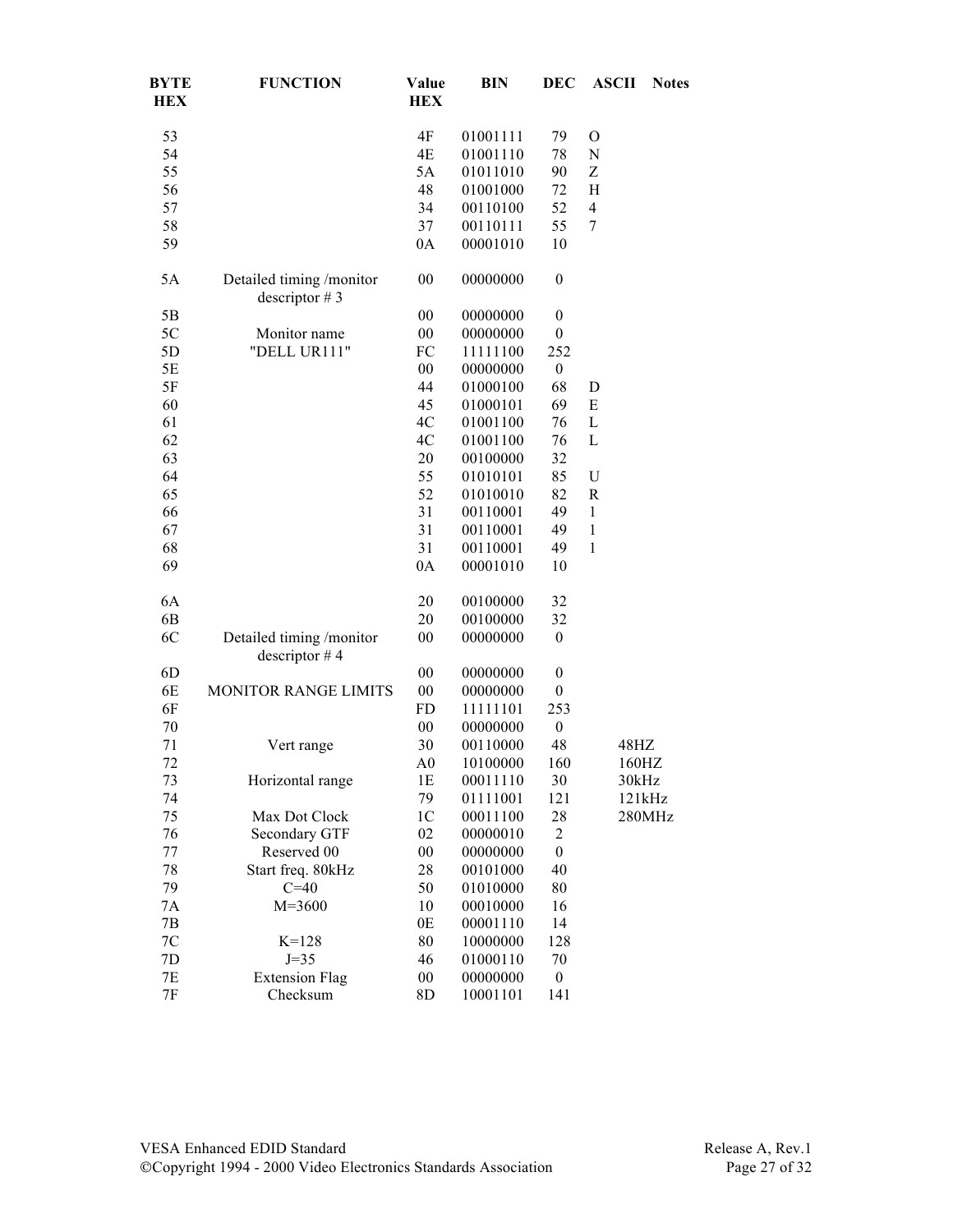## *6.2 Example 2 - Legacy EDID example for reference*

#### Version 1 Revision 1 data structure format

This sample EDID is included for illustration only, it should not be considered as representative of any particular monitor. Note that this EDID Ver.1 Rev. 1 is only included as an example of legacy EDID data that a new E-EDID aware host may encounter. All new monitors shall conform to EDID structure Version 1 Rev 3.

| Byte #          | Byte #         | <b>Field Name and Comments</b>                                                            | Value          | Value    |
|-----------------|----------------|-------------------------------------------------------------------------------------------|----------------|----------|
| (decimal)       | (HEX)          |                                                                                           | (HEX)          | (binary) |
| $\mathbf{0}$    | $00\,$         | Header                                                                                    | 00             | 00000000 |
| $\mathbf{1}$    | 01             |                                                                                           | FF             | 11111111 |
| $\overline{c}$  | 02             |                                                                                           | FF             | 11111111 |
| $\overline{3}$  | 03             |                                                                                           | FF             | 11111111 |
| $\overline{4}$  | 04             |                                                                                           | FF             | 11111111 |
| 5               | 05             |                                                                                           | FF             | 11111111 |
| $\overline{6}$  | 06             |                                                                                           | FF             | 11111111 |
| 7               | 07             |                                                                                           | 00             | 00000000 |
| $\overline{8}$  | 08             | EISA manufacturer code = $IBM$                                                            | 24             | 00100100 |
| $\overline{9}$  | 09             | (Compressed ASCII)                                                                        | 4D             | 01001101 |
| 10              | 0A             | Product code = $6542$                                                                     | <b>8E</b>      | 10001110 |
| 11              | 0B             | (Hex, LSB first)                                                                          | 19             | 00011001 |
| 12              | 0 <sub>C</sub> | 32-bit serial number = $00000000$                                                         | 00             | 00000000 |
| 13              | 0 <sub>D</sub> |                                                                                           | 00             | 00000000 |
| 14              | 0E             |                                                                                           | 00             | 00000000 |
| 15              | 0F             |                                                                                           | 00             | 00000000 |
| 16              | 10             | Week of manufacture $=$ 10                                                                | 0A             | 00001010 |
| 17              | 11             | Year of manufacture $= 1995$                                                              | 05             | 00000101 |
| 18              | 12             | EDID Structure version $\# = I$                                                           | 01             | 00000001 |
| 19              | 13             | EDID revision $# = 1$                                                                     | 01             | 00000001 |
| 20              | 14             | Video input definition = $Analog i/p$ , 1.0 Vp-p, separate syncs                          | 08             | 00001000 |
| 21              | 15             | Max H image size (cm) = $40 \text{ cm}$                                                   | 28             | 00101000 |
| 22              | 16             | Max V image size (cm) = $30 \text{ cm}$                                                   | 1E             | 00011110 |
| 23              | 17             | Display gamma = $2.8$                                                                     | <b>B4</b>      | 10110100 |
| 24              | 18             | Feature support (DPMS) = Standby, Suspend, RGB Color                                      | C8             | 11001000 |
| 25              | 19             | Red / Green low bits                                                                      | $00\,$         | 00000000 |
| 26              | 1A             | Blue / White low bits                                                                     | B2             | 10110010 |
| 27              | 1B             | $Rx = 0.625$<br>Red x                                                                     | A <sub>0</sub> | 10100000 |
| 28              | 1 <sup>C</sup> | Red y<br>$Ry = 0.340$                                                                     | 57             | 01010111 |
| 29              | 1 <sub>D</sub> | $Gx = 0.285$<br>Green x                                                                   | 49             | 01001001 |
| 30              | 1E             | $Gy = 0.605$<br>Green y                                                                   | 9 <sub>B</sub> | 10011011 |
| 31              | 1F             | Blue x<br>$Bx = 0.150$                                                                    | 26             | 00100110 |
| $\overline{32}$ | 20             | $By = 0.065$<br>Blue y                                                                    | 10             | 00010000 |
| 33              | 21             | White x<br>$Wx = 0.281$                                                                   | 48             | 01001000 |
| 34              | 22             | White y<br>$Wy = 0.311$                                                                   | 4F             | 01001111 |
| 35              | 23             | Established timings I = $720 x 400 (a) 70 Hz$                                             | A4             | 10100100 |
|                 |                | 640 x 480 @ 60Hz, 75Hz                                                                    |                |          |
| 36              | 24             | Established timings $II = 800 \times 600$ (a) 72Hz, 75Hz<br>1024 x 768 @ 60Hz, 70Hz, 75Hz | CF             | 11001111 |
|                 |                | $1280 \times 1024$ (a) $75Hz$                                                             |                |          |
| 37              | 25             | Established timings III / Manufacturer's reserved timings                                 | $7\mathrm{C}$  | 01111100 |
|                 |                | 640 x 480, 800 x 600, 1024 x 768, 1280 x 1024 @ 85Hz                                      |                |          |
|                 |                | $1600 \times 1200$ (a) $75Hz$                                                             |                |          |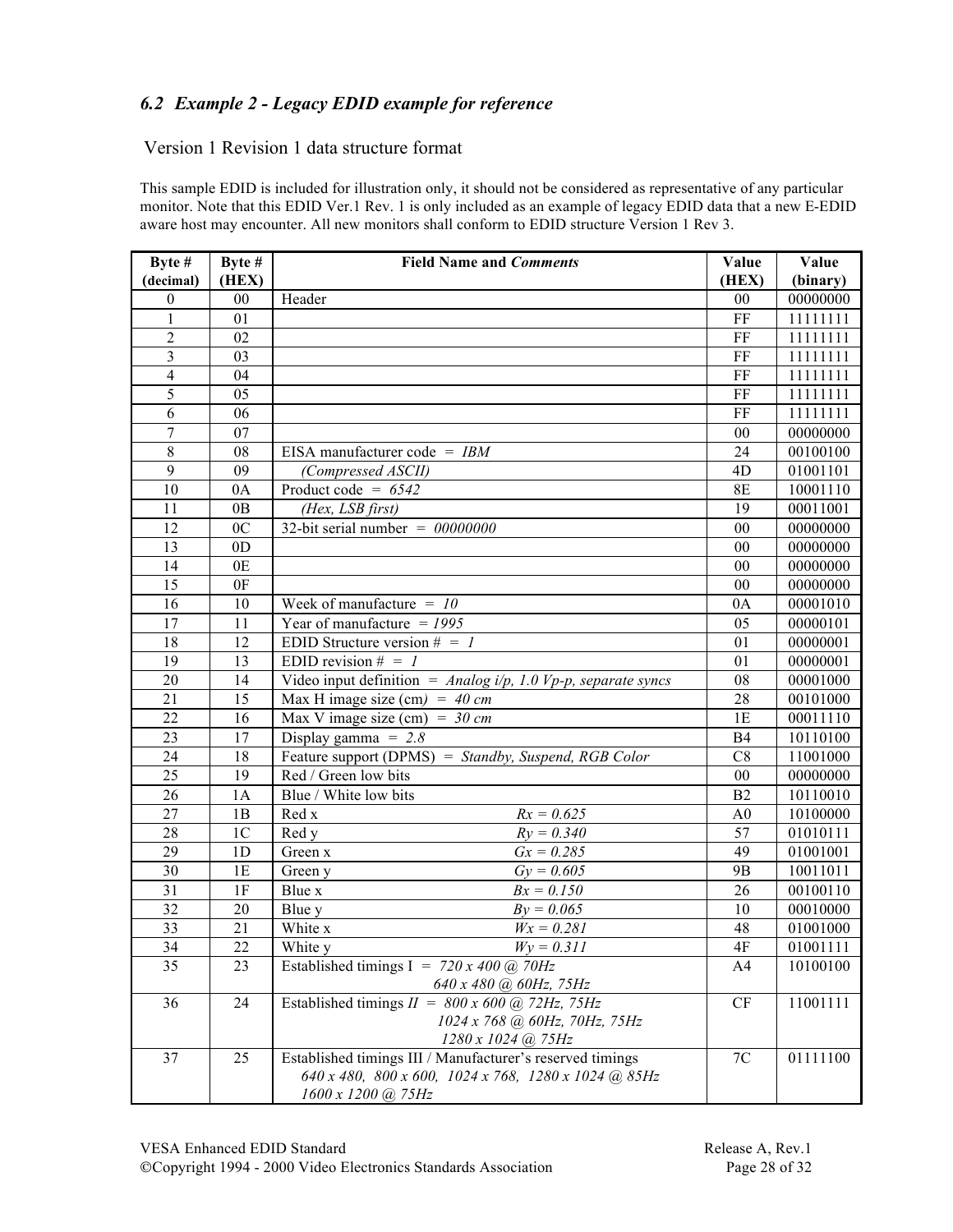| Byte #<br>(decimal) | Byte #<br>(HEX) | <b>Field Name and Comments</b>                                 | Value<br>(HEX)  | Value<br>(binary) |
|---------------------|-----------------|----------------------------------------------------------------|-----------------|-------------------|
| 38                  | 26              | Standard timing identification $# 1$                           | 31              | 00110001          |
| 39                  | 27              | 640 x 480 @ 70Hz                                               | 4A              | 01001010          |
| 40                  | 28              | Standard timing identification $# 2$                           | A <sub>9</sub>  | 10101001          |
| 41                  | 29              | 1600 x 1200 @ 60Hz                                             | 40              | 01000000          |
| 42                  | 2A              | Standard timing identification $# 3$                           | A <sub>9</sub>  | 10101001          |
| 43                  | 2B              | 1600 x 1200 @ 70Hz                                             | 4A              | 01001010          |
| 44                  | 2C              | Standard timing identification $#4$                            | A <sub>9</sub>  | 10101001          |
| 45                  | 2D              | 1600 x 1200 @ 75Hz                                             | 4F              | 01001111          |
| 46                  | 2E              | Standard timing identification $# 5$                           | 81              | 10000001          |
| 47                  | 2F              | 1280 x 1024 @ 60Hz                                             | 80              | 10000000          |
| 48                  | 30              | Standard timing identification $# 6$                           | 01              | 00000001          |
| 49                  | 31              | Unused                                                         | 01              | 00000001          |
| 50                  | 32              | Standard timing identification #7                              | 01              | 00000001          |
| 51                  | 33              | Unused                                                         | 01              | 00000001          |
| 52                  | 34              | Standard timing identification $# 8$                           | 01              | 00000001          |
| 53                  | 35              | Unused                                                         | 01              | 00000001          |
| $\overline{54}$     | 36              | Detailed timing descriptor #1/ Monitor Descriptor #1           | 10              | 00010000          |
| 55                  | 37              | $720 x 350$ (a) $70Hz$ mode: pixel clock = 28.32MHz            | 0B              | 00001011          |
| 56                  | 38              | Horizontal active $= 720$ pixels                               | D <sub>0</sub>  | 11010000          |
| $\overline{57}$     | 39              | Horizontal blanking = $180$ pixels                             | <b>B4</b>       | 10110100          |
| 58                  | 3A              |                                                                | 20              | 00100000          |
| 59                  | 3B              | Vertical active $=$ 350 lines                                  | 5E              | 01011110          |
| 60                  | 3C              | Vertical blanking $= 99$ lines                                 | 63              | 01100011          |
| 61                  | 3D              |                                                                | 10              | 00010000          |
| 62                  | 3E              | Horizontal sync. offset = $18$ pixels                          | 12              | 00010010          |
| 63                  | 3F              | Horizontal sync. width = $108$ pixels                          | 6C              | 01101100          |
| 64                  | 40              | Vertical sync. offset = $38$ lines                             | 62              | 01100010          |
| 65                  | 41              | Vertical sync. width $=$ 2 lines                               | 08              | 00001000          |
| 66                  | 42              | Horizontal image size = $250$ mm                               | FA              | 11111010          |
| 67                  | 43              | Vertical image size = $184$ mm                                 | B8              | 10111000          |
| 68                  | 44              |                                                                | 00              | 00000000          |
| 69                  | 45              | No Horizontal border                                           | 00              | 00000000          |
| 70                  | 46              | No Vertical Border                                             | 00              | 00000000          |
| 71                  | 47              | Separate digital syncs., Horizontal +ve, Vertical -ve polarity | 1A              | 00011010          |
| $72\,$              | 48              | Detailed timing descriptor #2 / Monitor Descriptor #2          | ${\bf 00}$      | 00000000          |
| 73                  | 49              | $Flag$ (byte 2)                                                | 00 <sup>°</sup> | 00000000          |
| 74                  | 4A              | Reserved                                                       | 00              | 00000000          |
| 75                  | 4B              | FF(hex) defines Serial Number (ASCII)                          | FF              | 11111111          |
| 76                  | 4C              | Flag                                                           | 00              | 00000000          |
| 77                  | 4D              | <i>Ist character of serial number = 3</i>                      | 33              | 00110011          |
| $78\,$              | 4E              | 2nd character of serial number = $0$                           | 30              | 00110000          |
| 79                  | $4F$            | 3rd character of serial number = $9$                           | 39              | 00111001          |
| 80                  | 50              | 4th character of serial number = $A$                           | 41              | 01000001          |
| 81                  | 51              | 5th character of serial number = $B$                           | 42              | 01000010          |
| 82                  | 52              | 6th character of serial number = $C$                           | 43              | 01000011          |
| 83                  | 53              | 7th character of serial number = $0$                           | 30              | 00110000          |
| 84                  | 54              | 8th character of serial number = 0                             | 30              | 00110000          |
| 85                  | 55              | 9th character of serial number = $0$                           | 30              | 00110000          |
| 86                  | 56              | 10th character of serial number = $2$                          | 32              | 00110010          |
| 87                  | 57              | <i>IIth character of serial number = 5</i>                     | 35              | 00110101          |
| $88\,$              | 58<br>59        | New line character : indicates end of $s/n$                    | 0A              | 00001010          |
| 89                  |                 | Padding with "blank" character                                 | 20              | 00100000          |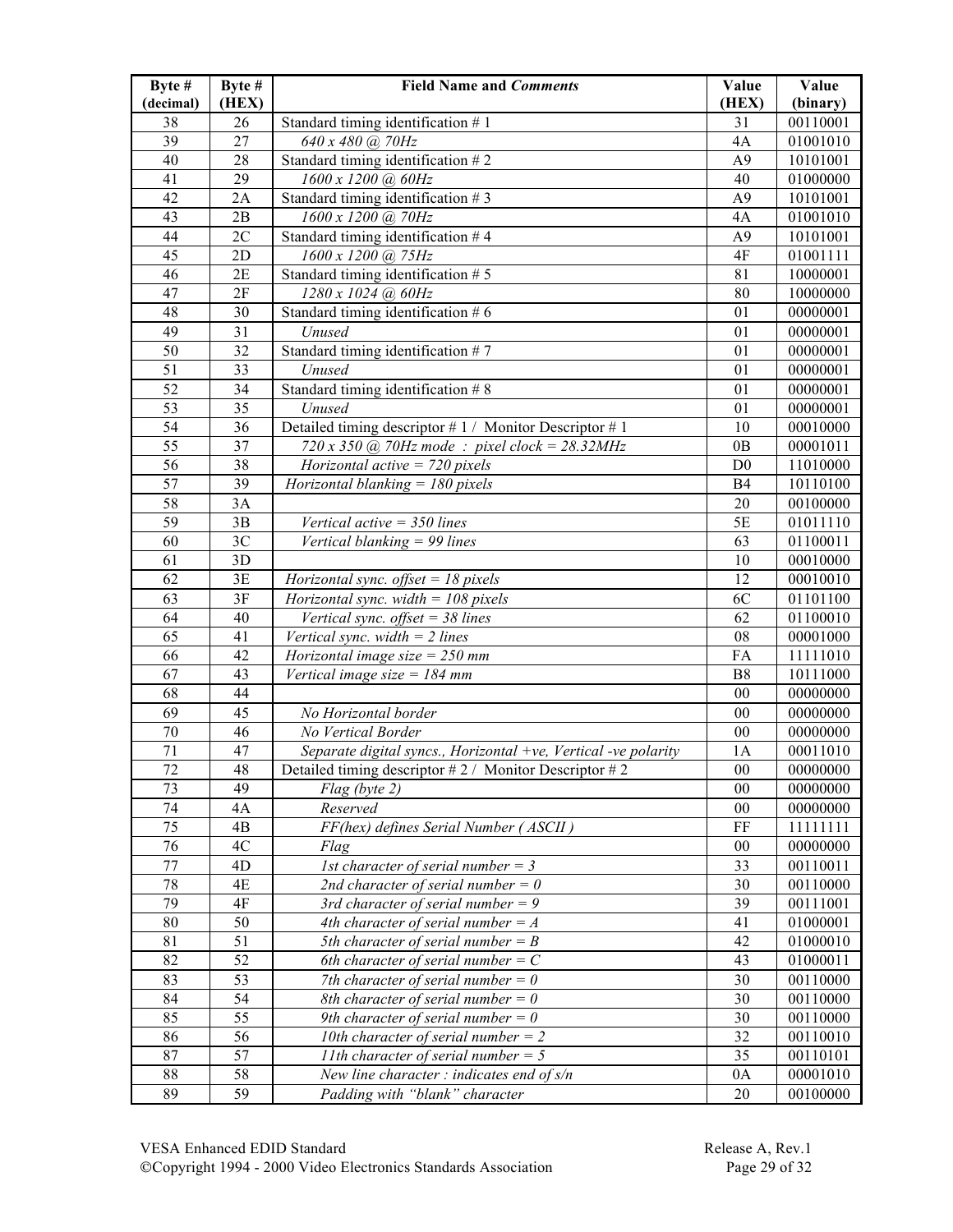| Byte #           | Byte #          | <b>Field Name and Comments</b>                        | Value           | Value    |
|------------------|-----------------|-------------------------------------------------------|-----------------|----------|
| (decimal)        | (HEX)           |                                                       | (HEX)           | (binary) |
| 90               | 5A              | Detailed timing descriptor #3 / Monitor Descriptor #3 | 0 <sub>0</sub>  | 00000000 |
| 91               | $\overline{5B}$ | Flag (byte 2)                                         | 0 <sub>0</sub>  | 00000000 |
| $\overline{92}$  | $\overline{5C}$ | Reserved                                              | 00              | 00000000 |
| $\overline{93}$  | 5D              | FE(hex) defines ASCII String                          | FE              | 11111110 |
| 94               | 5E              | Flag                                                  | 00              | 00000000 |
| $\overline{95}$  | 5F              | <i>Ist character of string</i> $= T$                  | 54              | 01010100 |
| $\overline{96}$  | 60              | 2nd character of string $=$ H                         | 48              | 01001000 |
| 97               | 61              | 3rd character of string $= I$                         | 49              | 01001001 |
| 98               | $\overline{62}$ | 4th character of string $=$ S                         | $\overline{53}$ | 01010011 |
| 99               | 63              | 5th character of string $=$ <space></space>           | 20              | 00100000 |
| 100              | 64              | 6th character of string $= I$                         | 49              | 01001001 |
| 101              | 65              | 7th character of string $= S$                         | 53              | 01010011 |
| 102              | 66              | 8th character of string $=$ <space></space>           | 20              | 00100000 |
| 103              | 67              | 9th character of string $=$ A                         | 41              | 01000001 |
| 104              | 68              | New line character : indicates end of ASCII String    | 0A              | 00001010 |
| 105              | 69              | Padding with "blank" character                        | 20              | 00100000 |
| 106              | 6A              | Padding with "blank" character                        | 20              | 00100000 |
| 107              | 6 <sub>B</sub>  | Padding with "blank" character                        | 20              | 00100000 |
| 108              | 6C              | Detailed timing descriptor #4 / Monitor Descriptor #4 | 0 <sub>0</sub>  | 00000000 |
| 109              | 6 <sub>D</sub>  | Flag (byte 2)                                         | 00              | 00000000 |
| 110              | 6E              | Reserved                                              | 0 <sub>0</sub>  | 00000000 |
| 111              | 6F              | FE(hex) defines ASCII String                          | FE              | 11111110 |
| 112              | 70              | Flag                                                  | 00              | 00000000 |
| 113              | 71              | <i>Ist character of string</i> $= T$                  | 54              | 01010100 |
| 114              | 72              | 2nd character of string $=E$                          | 45              | 01000101 |
| $\overline{115}$ | $\overline{73}$ | 3rd character of string $= S$                         | $\overline{53}$ | 01010011 |
| 116              | 74              | 4th character of string $= T$                         | 54              | 01010100 |
| $\overline{117}$ | 75              | 5th character of string $=$ ,                         | $\overline{2C}$ | 00101100 |
| 118              | $\overline{76}$ | 6th character of string $=$ <space></space>           | 20              | 00100000 |
| 119              | 77              | 7th character of string $= T$                         | $\overline{54}$ | 01010400 |
| $\overline{120}$ | 78              | 8th character of string $=$ H                         | 48              | 01001000 |
| 121              | 79              | 9th character of string $=E$                          | 45              | 01000101 |
| 122              | 7A              | 10th character of string $=$ <space></space>          | 20              | 00100000 |
| 123              | 7B              | <i>I lth character of string</i> $= E$                | 45              | 01000101 |
| 124              | 7C              | 12th character of string $=N$                         | 4E              | 01001110 |
| 125              | 7D              | 13th character of string $= D$                        | 44              | 01000100 |
| 126              | 7E              | Extension flag = $0$ EDID extension blocks            | 00              | 00000000 |
| 127              | 7F              | Checksum                                              | 8F              | 10001111 |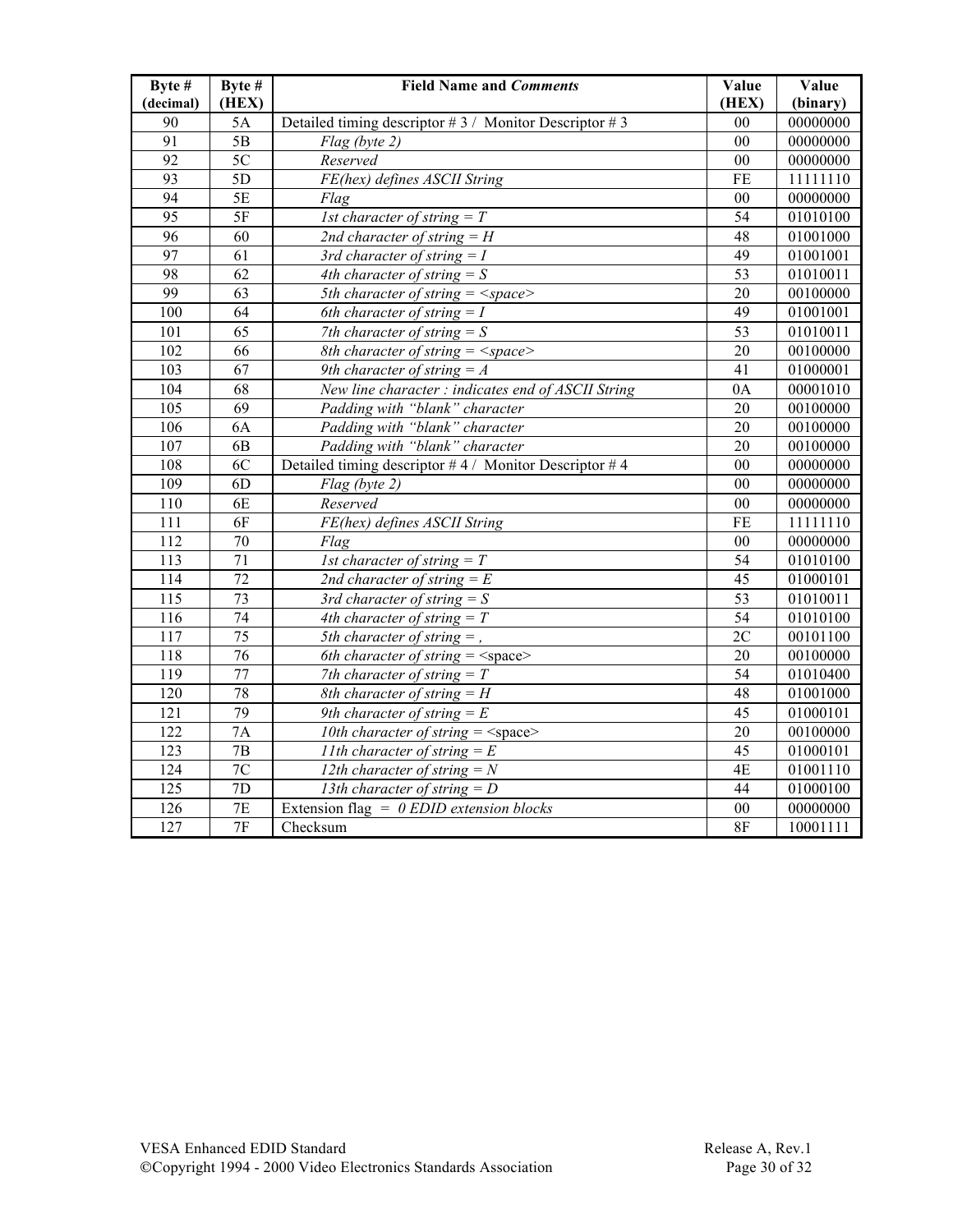| Ref.#          | <b>Question</b>                                                     | Answer                                                     |
|----------------|---------------------------------------------------------------------|------------------------------------------------------------|
| E1             | What is relationship between EDID Version 1                         | EDID standard document Version 2 Revision 0                |
|                | Revision 0, EDID Version 1 Revision 1 and EDID                      | contains definitions for 2 alternate data structures:      |
|                | Standard Version 2 Revision 0?                                      | a) EDID structure Ver. 1 Rev 0: This is the original       |
|                |                                                                     | data structure defined in DDC Standard Version 1           |
|                |                                                                     | Revision 0.                                                |
|                |                                                                     | b) EDID structure Ver. 1 Rev. 1: This is a new data        |
|                |                                                                     | structure introduced in EDID Standard Ver. 2 Rev 0.        |
| E2             | What should 'ID Manufacturer Name' field contain?                   | Ref.: Sections 3.4                                         |
|                |                                                                     | The registered EISA code for the manufacturer.             |
|                |                                                                     | EISA codes are now issued by Microsoft as part of          |
|                |                                                                     | their plug and play activity.                              |
|                |                                                                     | Contact via e-mail: pnpid@microsoft.com                    |
|                |                                                                     | Contact via fax:<br>206-936-7329, marked for               |
|                |                                                                     | attention of PNPID in Bldg. 27                             |
|                |                                                                     | Note: Previous versions of this standard made              |
|                |                                                                     | reference to BCPR as provider of this information.         |
|                |                                                                     | This is no longer correct. However, existing EISA ID       |
|                |                                                                     | codes issued by BCPR remain valid.                         |
| E3             | What should the 'product code' field contain?                       | Ref.: Sections 3.4                                         |
|                |                                                                     | An identifier for the product type, e.g. the model         |
|                |                                                                     | number.                                                    |
|                |                                                                     | Note that some SW expects the combination of the           |
|                |                                                                     | 'manufacturer code' + the 'product code' to give a         |
|                |                                                                     | unique identifier.                                         |
| E4             | Table 3.17 Decode for Stereo Modes                                  | Ref.: Table 3.17                                           |
|                | If bits $5 & 6 = 0$ what should bit 0 equal?                        | Bits 5 & $6 = 0$ when there is no stereo image present.    |
|                |                                                                     | In this condition bit 0 should be set to 0, bit $0 = 1$ is |
|                |                                                                     | reserved.                                                  |
| E <sub>5</sub> | 3.10.2 Detailed Timing Description                                  | Ref.: Section 3.10.2                                       |
|                | Is following true?                                                  | Yes                                                        |
|                | Horizontal sync offset = Horizontal front porch, if                 |                                                            |
|                | Horizontal border = $0$                                             |                                                            |
| E <sub>6</sub> | 3.10.3 Descriptor Description                                       | Ref.: Section 3.10.3                                       |
|                | What is meaning of 'code page $#437$ '?                             | ASCII has multiple code pages to allow for national        |
|                |                                                                     | language variations; code page $#437$ corresponds to       |
|                |                                                                     | American English.                                          |
| E7             | Does 'Horizontal active pixel' = the total number of                | Ref.: Sections 3.10.2 & 3.12                               |
|                | pixels on a horizontal line?                                        | The horizontal component of timing consists of the         |
|                |                                                                     | Horizontal active $+$ the Horizontal blanking periods.     |
| E8             | Is 'Image aspect ratio' = (Horizontal active pixel) /               | Ref.: Section 3.9                                          |
|                | (Vertical active pixel)?                                            | Yes.                                                       |
| E <sub>9</sub> | If calculated aspect ratio is not $16:10$ , $4:3$ , $5:4$ or $16:9$ | Ref.: Section 3.9                                          |
|                | what should be used?                                                | Only applies to standard timings defined by VESA, all      |
|                |                                                                     | match except for 720x400                                   |
| E10            | How should VESA standard timings not listed in the                  | Ref.: Section 3.8                                          |
|                | 'established timings' section be handled?                           | The 'standard timing identification' fields (2 bytes       |
|                |                                                                     | each) provide for a coded way to identify timings not      |
|                |                                                                     | included in the 'established timings' section.             |
|                |                                                                     | It is also possible to fully describe a required timing in |
|                |                                                                     | a 'detailed timing descriptor'.                            |

# **7. APPENDIX B - Answers To Commonly Asked Questions**